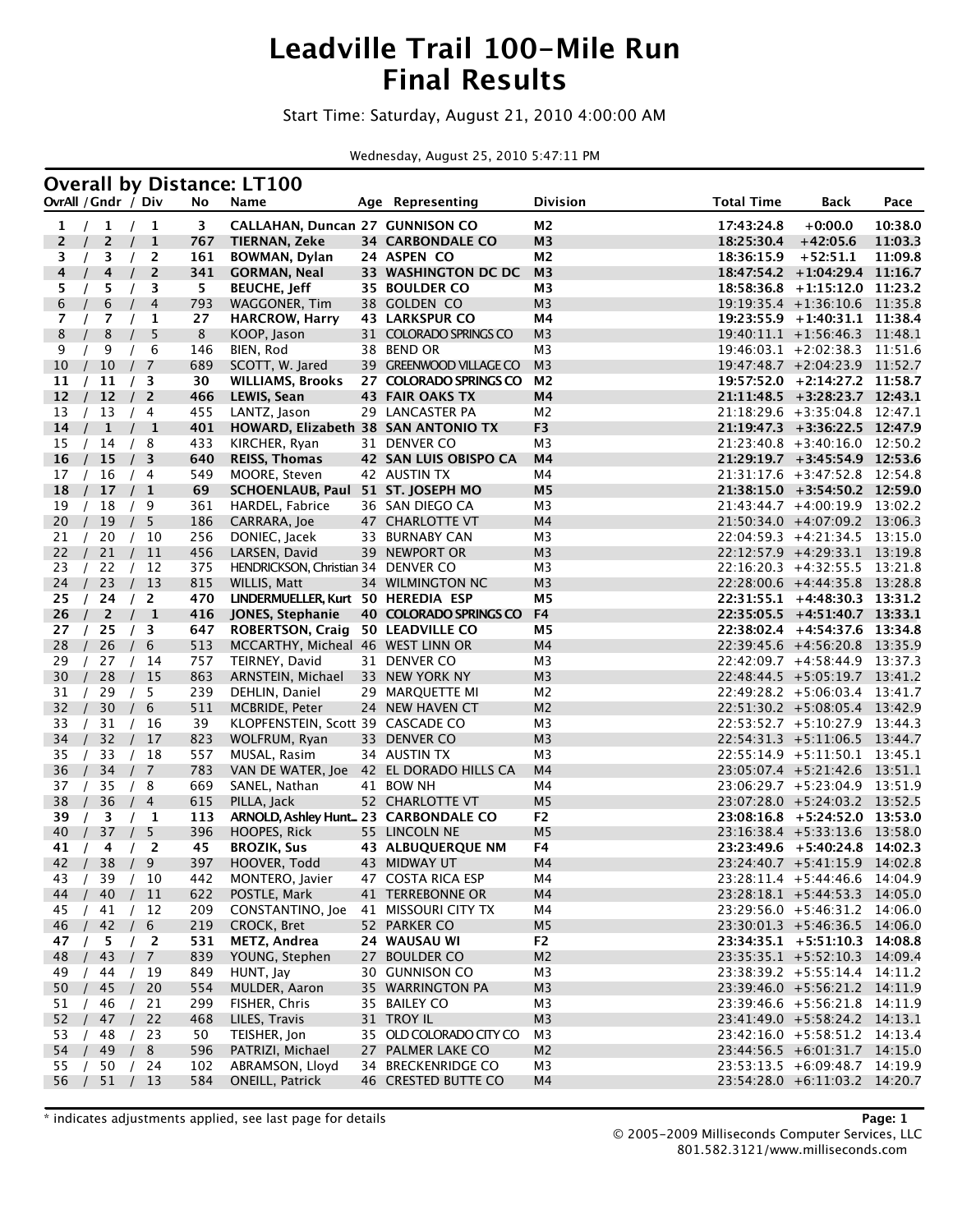#### **Overall by Distance: LT100 Continued**

|                  | OvrAll / Gndr / Div                              |                          | No        | Name                                            | Age Representing                          | <b>Division</b>      | <b>Total Time</b> | <b>Back</b>                                                    | Pace |
|------------------|--------------------------------------------------|--------------------------|-----------|-------------------------------------------------|-------------------------------------------|----------------------|-------------------|----------------------------------------------------------------|------|
|                  | 57 / 52 / 14                                     |                          | 65        | GORDON, Ken                                     | 45 ALBUQUERQUE NM                         | M4                   |                   | 23:56:19.6 +6:12:54.8 14:21.8                                  |      |
| 58               | 53<br>$\sqrt{ }$                                 | 25                       | 594       | PASSENTI, Brian                                 | 36 GLENWOOD SPRINGS CO                    | M <sub>3</sub>       |                   | 23:57:22.5 +6:13:57.7 14:22.4                                  |      |
| 59               | 54                                               | 15                       | 34        | GRANT, Todd                                     | 46 LAFAYETTE CO                           | M4                   |                   | 23:58:43.9 +6:15:19.1 14:23.2                                  |      |
| 60               | 55                                               | 26                       | 540       | MOBLEY, Mark                                    | 39 LAKEWOOD CO                            | M <sub>3</sub>       |                   | 24:00:48.7 +6:17:23.9 14:24.5                                  |      |
| 61               | 56                                               | 27                       | 387       |                                                 | HLAVACEK, Michael 38 STEAMBOAT SPRINGS CO | M <sub>3</sub>       |                   | 24:03:12.6 +6:19:47.8 14:25.9                                  |      |
| 62               | 57<br>$\left\langle \right\rangle$<br>$\sqrt{ }$ | 16                       | 383       | HICKLE, Jay                                     | 45 ANDERSON CA                            | M <sub>4</sub>       |                   | 24:07:56.2 +6:24:31.4 14:28.8                                  |      |
| 63               | 58                                               | /7                       | 215       | COURTNEY, Michael 54 ALBUQUERQUE NM             |                                           | M5                   |                   | 24:08:53.4 +6:25:28.6 14:29.3                                  |      |
| 64               | 59<br>$\sqrt{ }$                                 | 17<br>$\prime$           | 788       | VOGLER, PoDog                                   | 44 RUSSELLVILLE AR                        | M <sub>4</sub>       |                   | 24:11:13.7 +6:27:48.9 14:30.7                                  |      |
| 65               | 60                                               | 28                       | 14        | WACKER, Marty                                   | 39 GRAND JUNCTION CO                      | M3                   |                   | 24:12:15.6 +6:28:50.8 14:31.4                                  |      |
| 66               | 61                                               | 9                        | 229       | DALLEY, Josh                                    | 27 DURANGO CO                             | M <sub>2</sub>       |                   | 24:15:40.8 +6:32:16.0 14:33.4                                  |      |
| 67               | 62                                               | 29                       | 133       | BECHTEL, Adam                                   | 35 GLADE PARK CO                          | M <sub>3</sub>       |                   | 24:18:20.1 +6:34:55.3 14:35.0                                  |      |
| 68               | 63                                               | 30                       | 413       | JOLLEY*, Kenny                                  | 30 LITTLETON CO                           | M <sub>3</sub>       |                   | 24:18:41.6 +6:35:16.8 14:35.2                                  |      |
| 69<br>$\prime$   | 64                                               | 31<br>$\sqrt{ }$         | 828       | WORTS, Darren                                   | 39 CHATHAM NJ                             | M3                   |                   | 24:19:40.5 +6:36:15.7 14:35.8                                  |      |
| 70               | 65<br>$\prime$                                   | 32<br>$\prime$           | 503       | MASON, Mike                                     | 39 CHARLOTTE NC                           | M <sub>3</sub>       |                   | 24:20:48.0 +6:37:23.2 14:36.5                                  |      |
| 71               | 66                                               | 18                       | 316       | GAINES, Patrick                                 | 43 LITTLETON CO                           | M4                   |                   | 24:21:26.0 +6:38:01.2 14:36.9                                  |      |
| 72               | 67                                               | 8                        | 25        | WELSH, Jeffrey                                  | 55 GREENVILLE NC                          | M <sub>5</sub>       |                   | 24:23:09.3 +6:39:44.5 14:37.9                                  |      |
| 73               | 68                                               | 33                       | 748       | SWIGART, Jayson                                 | 30 BOULDER CO                             | M3<br>M <sub>5</sub> |                   | $24:24:43.3 +6:41:18.5$ 14:38.8                                |      |
| 74<br>75         | 69                                               | 9<br>$\prime$            | 216       | COWAN, Charles                                  | 58 LAKE PLACID NY<br>31 ALBUQUERQUE NM    |                      |                   | 24:24:53.5 +6:41:28.7 14:38.9<br>24:30:21.4 +6:46:56.6 14:42.2 |      |
|                  | 70                                               | 34<br>$\left  \right $   | 597<br>35 | PATTON, Jason                                   | 27 LEADVILLE CO                           | M3<br>M <sub>2</sub> |                   | 24:31:28.8 +6:48:04.0 14:42.9                                  |      |
| 76<br>77         | 71<br>$\sqrt{ }$<br>$\prime$<br>72               | 10<br>10                 | 852       | PASHLEY, Drew<br>CHAN, Kwok-keung 50 SHATIN HKG |                                           | M <sub>5</sub>       |                   | 24:31:45.6 +6:48:20.8 14:43.1                                  |      |
| 78               | 73                                               | 35                       | 269       | DUNKELBERG, Kevin 39 ASPEN CO                   |                                           | M <sub>3</sub>       |                   | 24:32:00.9 +6:48:36.1 14:43.2                                  |      |
| 79               | 6                                                | 2                        | 238       | DEGRAVE, Leila                                  | <b>32 EVERGREEN CO</b>                    | F3                   |                   | 24:36:20.4 +6:52:55.6 14:45.8                                  |      |
| 80               | 74                                               | 36                       | 730       | STEVENSON, Pete                                 | 37 FORT COLLINS CO                        | M <sub>3</sub>       |                   | 24:36:45.6 +6:53:20.8 14:46.1                                  |      |
| 81               | 75                                               | 37<br>$\sqrt{ }$         | 164       | BRADFORD, Jeremy                                | 32 DENVER CO                              | M3                   |                   | 24:37:03.6 +6:53:38.8 14:46.2                                  |      |
| 82               | 76                                               | 19<br>$\sqrt{ }$         | 660       | SALAZAR, Paul                                   | 47 AUSTIN TX                              | M <sub>4</sub>       |                   | 24:37:22.9 +6:53:58.1 14:46.4                                  |      |
| 83               | 77                                               | 38                       | 380       | HERMSEN, Zach                                   | 33 ARVADA CO                              | M <sub>3</sub>       |                   | 24:38:21.9 +6:54:57.1 14:47.0                                  |      |
| 84               | 78                                               | 20                       | 507       | MAYLIN, Russell                                 | 48 AUCKLAND NZL                           | M <sub>4</sub>       |                   | 24:38:37.1 +6:55:12.3 14:47.2                                  |      |
| 85               | 79                                               | 39                       | 708       | SISLER, Grant                                   | 33 SAN FRANCISCO CA                       | M3                   |                   | 24:39:53.1 +6:56:28.3 14:47.9                                  |      |
| 86               | 80                                               | 40                       | 265       | DROUT, Jonathan                                 | 38 DENVER CO                              | M <sub>3</sub>       |                   | 24:41:21.1 +6:57:56.3 14:48.8                                  |      |
| 87<br>$\sqrt{ }$ | 81                                               | 21<br>$\sqrt{ }$         | 221       | CRONE, Brian                                    | 44 LOS ALAMOS NM                          | M4                   |                   | 24:41:26.5 +6:58:01.7 14:48.9                                  |      |
| 88               | 82                                               | 22<br>$\prime$           | 749       | SWINEFORD, Stuart                               | 41 BLACK HAWK CO                          | M <sub>4</sub>       |                   | 24:42:40.9 +6:59:16.1 14:49.6                                  |      |
| 89               | 83                                               | 23                       | 795       | WALLACE*, Mark                                  | 48 GOLDEN CO                              | M4                   |                   | 24:44:00.5 +7:00:35.7 14:50.4                                  |      |
| 90               | 84                                               | 41                       | 255       | DOMINGUEZ, Sebastian 36 SANTIAGO CHL            |                                           | M <sub>3</sub>       |                   | 24:44:24.0 +7:00:59.2 14:50.6                                  |      |
| 91               | 85                                               | 24                       | 473       | LONGCOPE, David                                 | 43 AURORA CO                              | M4                   |                   | 24:46:43.8 +7:03:19.0 14:52.0                                  |      |
| 92               | 86                                               | 42                       | 398       | HORNSBY, Wyatt                                  | 37 PARKER CO                              | M <sub>3</sub>       |                   | 24:47:54.0 +7:04:29.2 14:52.7                                  |      |
| 93               | 87                                               | 25<br>$\sqrt{2}$         | 491       | MANNING, Andrew                                 | 44 EVERGREEN CO                           | M4                   |                   | $24:48:23.9$ +7:04:59.1 14:53.0                                |      |
| 94               | 88                                               | 43<br>$\prime$           | 609       | PETERSON, Eric                                  | 35 FLAGSTAFF AZ                           | M <sub>3</sub>       |                   | $24:48:33.7$ +7:05:08.9 14:53.1                                |      |
| 95               | 89                                               | 11                       | 687       | SCOTT, Pat                                      | 57 LOS RANCHOS DEALBUQ                    | M <sub>5</sub>       |                   | 24:56:17.6 +7:12:52.8 14:57.8                                  |      |
| 96               | 90                                               | 44                       | 371       | HAWKINS, Dale                                   | 36 ERIE CO                                | M <sub>3</sub>       |                   | 24:57:07.4 +7:13:42.6 14:58.3                                  |      |
| 97               | 7                                                | 3                        | 559       | NAKAUCHI-HAWN, La 40 ARVADA CO                  |                                           | F4                   |                   | 24:58:02.7 +7:14:37.9 14:58.8                                  |      |
| 98               | 91                                               | 45                       | 174       | BROWN, Ryan                                     | 36 EAST HORSLEY GBR                       | M <sub>3</sub>       |                   | 24:58:41.8 +7:15:17.0 14:59.2                                  |      |
| 99               | 92/<br>$\sqrt{ }$                                | 26                       | 309       | FRIES, Ken                                      | 43 AUSTIN TX                              | M4                   |                   | $25:04:35.5 +7:21:10.7$ 15:02.8                                |      |
|                  | 100 / 93 /                                       | 27                       | 197       | CHURGOVICH, Raymond 44 BROOMFIELD CO            |                                           | M <sub>4</sub>       |                   | 25:07:29.8 +7:24:05.0 15:04.5                                  |      |
| 101 /            | 94                                               | 28                       | 681       | SCHNEIDEWIND, Darin                             | 41 LYNDON KS                              | M4                   |                   | 25:11:00.1 +7:27:35.3 15:06.6                                  |      |
| 102 /            | 95                                               | 46                       | 451       | LACHOWSKY, Jason                                | 30 SAINT PAUL MN                          | M <sub>3</sub>       |                   | 25:22:15.0 +7:38:50.2 15:13.4                                  |      |
| 103 /            | -8                                               | $\overline{4}$           | 262       | DOWSON, Katherine 44 DRIGGS ID                  |                                           | F4                   |                   | 25:22:18.9 +7:38:54.1 15:13.4                                  |      |
| 104/             | 96                                               | 29                       | 848       | GARBER, Anthony                                 | 47 SHERIDAN WY                            | M <sub>4</sub>       |                   | 25:26:34.0 +7:43:09.2 15:15.9                                  |      |
| 105 / 9          |                                                  | $\mathbf{1}$<br>$\prime$ | 517       | MCCURNIN, Jeanne 54 MASON CITY IA               |                                           | F <sub>5</sub>       |                   | 25:33:26.5 +7:50:01.7 15:20.1                                  |      |
| 106 / 97         |                                                  | 12<br>$\left  \right $   | 46        | SMITH, Paul                                     | 54 COLORADO SPRINGS CO                    | M <sub>5</sub>       |                   | 25:40:43.2 +7:57:18.4 15:24.4                                  |      |
| 107/             | 98                                               | 47                       | 732       | STOFKO, Paul                                    | 34 CHESTERTON IN                          | M <sub>3</sub><br>F4 |                   | 25:41:57.6 +7:58:32.8 15:25.2                                  |      |
| 108 / 10         |                                                  | 5<br>/30                 | 98        | MORRISSEY, Megan                                | 41 EAGLE CO                               | M4                   |                   | 25:45:00.6 +8:01:35.8 15:27.0<br>25:50:26.4 +8:07:01.6 15:30.3 |      |
| 109 / 99         |                                                  |                          | 128<br>79 | BASFORD, Chris<br>APT, Kirk                     | 48 NEWPORT NEWS VA<br>48 FRUITA CO        | M <sub>4</sub>       |                   | 25:56:30.6 +8:13:05.8 15:33.9                                  |      |
|                  | 110 / 100 / 31<br>111 / 101 / 48                 |                          | 122       | BARRERA, Ruben                                  | 36 TLALNEPANTLA MEX                       | M <sub>3</sub>       |                   | 26:02:09.0 +8:18:44.2 15:37.3                                  |      |
|                  | 112 / 102 / 11                                   |                          | 786       | VELTMAN, Michael                                | 27 LAS VEGAS NV                           | M <sub>2</sub>       |                   | 26:03:32.2 +8:20:07.4 15:38.1                                  |      |
|                  | 113 / 103 / 32                                   |                          | 742       | SUNDAHL <sup>*</sup> , Clark                    | 40 MONUMENT CO                            | M4                   |                   | 26:04:30.5 +8:21:05.7 15:38.7                                  |      |
|                  | 114 / 104 / 49                                   |                          | 471       | LIPPMAN, Jason                                  | 37 AUSTIN TX                              | M <sub>3</sub>       |                   | $26:06:30.1 + 8:23:05.3$ 15:39.9                               |      |
|                  | 115 / 105 / 12                                   |                          | 635       | RAMSAY, John                                    | 26 NASHVILLE TN                           | M <sub>2</sub>       |                   | $26:09:18.4 + 8:25:53.6$ 15:41.6                               |      |
|                  | 116 / 106 / 50                                   |                          | 61        | COSTILOW, Brian                                 | 36 LEADVILLE CO                           | M <sub>3</sub>       |                   | 26:09:27.7 +8:26:02.9 15:41.7                                  |      |
|                  | 117 / 107 / 13                                   |                          | 117       | BAKER, Steven                                   | 25 HENRICO VA                             | M2                   |                   | 26:11:45.7 +8:28:20.9 15:43.1                                  |      |
|                  | 118 / 108 / 33                                   |                          | 208       | CONSTAN, John                                   | 42 GRAND JUNCTION CO                      | M4                   |                   | 26:15:39.6 +8:32:14.8 15:45.4                                  |      |
|                  | 119 / 109 / 51                                   |                          | 393       | HOLLAND, James                                  | 34 MEMPHIS TN                             | M <sub>3</sub>       |                   | 26:21:28.1 +8:38:03.3 15:48.9                                  |      |
|                  |                                                  |                          |           |                                                 |                                           |                      |                   |                                                                |      |

\* indicates adjustments applied, see last page for details **Page: 2**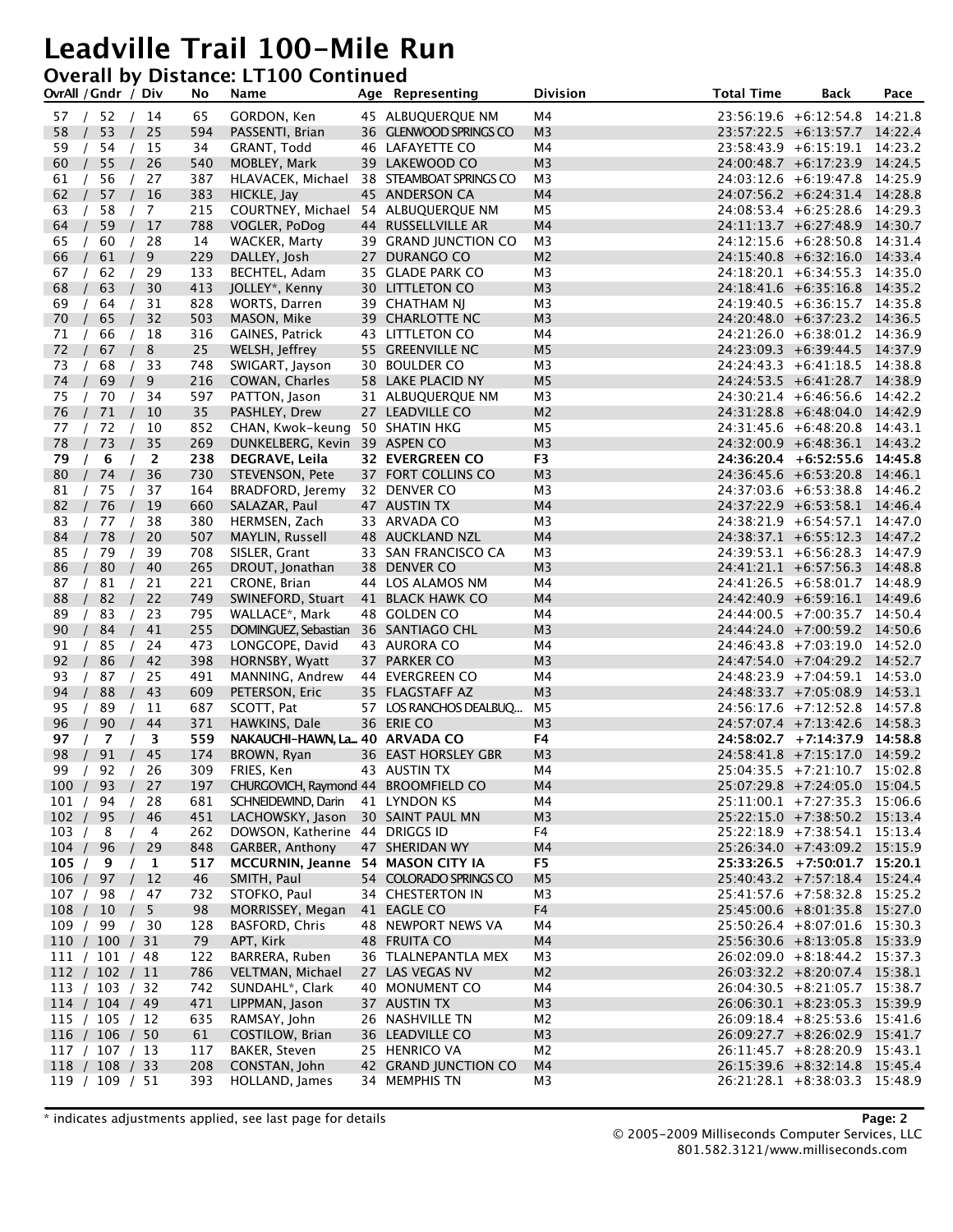#### **Overall by Distance: LT100 Continued**

| OvrAll / Gndr / Div              | No         | Name                                                  | Age Representing                           | <b>Division</b>                  | <b>Total Time</b> | Back                                                              | Pace |
|----------------------------------|------------|-------------------------------------------------------|--------------------------------------------|----------------------------------|-------------------|-------------------------------------------------------------------|------|
| 120 / 110 / 13                   | 226        | CURRY, Garry                                          | 56 BOULDER CO                              | M5                               |                   | $26:24:55.9 + 8:41:31.1$ 15:51.0                                  |      |
| 121 / 111 / 34                   | 180        | BYBEE*, Charles                                       | 48 DENVER CO                               | M <sub>4</sub>                   |                   | $26:26:05.3 + 8:42:40.5$ 15:51.7                                  |      |
| 122 / 112 / 35                   | 665        | SANCHEZ, Ray                                          | 43 SACRAMENTO CA                           | M4                               |                   | 26:29:00.0 +8:45:35.2 15:53.4                                     |      |
| 123 / 113 / 36                   | 211        | COOK, William                                         | 41 SANTA MONICA CA                         | M4                               |                   | $26:29:05.0 + 8:45:40.2$ 15:53.5                                  |      |
| 124 / 114 / 37                   | 438        | KOEHLER, Robert                                       | 47 COLORADO SPRINGS CO                     | M4                               |                   | $26:41:39.1 + 8:58:14.3$ 16:01.0                                  |      |
| 125 / 115 / 38                   | 447        | KUHN, Scott                                           | 40 DURANGO CO                              | M4                               |                   | 26:44:47.9 +9:01:23.1 16:02.9                                     |      |
| 126 / 116 / 14                   | 833        | WZIENTEK, Nick                                        | 29 SILVER SPRING MD                        | M <sub>2</sub>                   |                   | 26:49:04.8 +9:05:40.0 16:05.4                                     |      |
| 127 / 117 / 52                   | 569<br>671 | NEWTON, Doug<br>SCHAMBERGER, Michelle 42 LEADVILLE CO | 33 LAKEWOOD CO                             | M <sub>3</sub><br>F4             |                   | 26:50:12.0 +9:06:47.2 16:06.1<br>26:50:33.6 +9:07:08.8 16:06.3    |      |
| 128 / 11 / 6<br>129 / 118 / 15   | 137        | BENHAMMOU, Daniel 29 IRVINE CA                        |                                            | M <sub>2</sub>                   |                   | $26:56:43.5 +9:13:18.7$ 16:10.0                                   |      |
| 130 / 119 / 16                   | 400        | HOUSE, David                                          | 28 TAMPA FL                                | M <sub>2</sub>                   |                   | 26:57:50.2 +9:14:25.4 16:10.7                                     |      |
| 131 / 120 / 53                   | 434        | KISTNER, Brian                                        | 39 FLORENCE SC                             | M <sub>3</sub>                   |                   | 26:59:11.2 +9:15:46.4 16:11.5                                     |      |
| 132 / 121 / 54                   | 479        | LUPTON, Pat                                           | 37 DENVER CO                               | M3                               |                   | 27:01:07.1 +9:17:42.3 16:12.7                                     |      |
| 133 / 122 / 39                   | 604        | PENCE, Eric                                           | 44 EAGLE CO                                | M <sub>4</sub>                   |                   | 27:05:38.6 +9:22:13.8 16:15.4                                     |      |
| 134 / 123 / 40                   | 645        | RITA*, Jason                                          | 44 ELKTON MD                               | M4                               |                   | $27:06:18.1 + 9:22:53.3$ 16:15.8                                  |      |
| 135 / 124 / 41                   | 151        | <b>BLAKE, Neil</b>                                    | 45 RIO RANCHO NM                           | M4                               |                   | 27:11:13.1 +9:27:48.3 16:18.7                                     |      |
| 136 / 125 / 14                   | 85         | JONES, Les                                            | 51 MEMPHIS TN                              | M5                               |                   | $27:14:49.0 +9:31:24.2$ 16:20.9                                   |      |
| 137 / 126 / 42                   | 476        | LOWE, Gregory                                         | 46 MANSFIELD MA                            | M4                               |                   | 27:15:50.2 +9:32:25.4 16:21.5                                     |      |
| 138 / 127 / 55                   | 608        | PETERS, Jamie                                         | 31 LEADVILLE CO                            | M3                               |                   | 27:16:00.0 +9:32:35.2 16:21.6                                     |      |
| 139 / 128 / 56                   | 508        | MAYO, Rick                                            | 34 KEARNEY MO                              | M <sub>3</sub>                   |                   | 27:16:24.9 +9:33:00.1 16:21.8                                     |      |
| 140 / 129 / 43                   | 71         | MCDONALD, Barefoot  46 SEATTLE WA                     |                                            | M4                               |                   | 27:16:56.6 +9:33:31.8 16:22.2                                     |      |
| 141 / 130 / 15                   | 707        | SIMONSEN, Paal                                        | 50 JESSHEIM NOR                            | M <sub>5</sub>                   |                   | 27:18:46.4 +9:35:21.6 16:23.3                                     |      |
| 142 / 12 / 3                     | 805        | WELK, Margaret                                        | <b>35 SANDIA PARK NM</b><br>31 GRIFFITH IN | F <sub>3</sub>                   |                   | $27:19:16.3 + 9:35:51.5 16:23.6$<br>27:22:08.6 +9:38:43.8 16:25.3 |      |
| 143 / 131 / 57                   | 741<br>377 | STURGES, Frank                                        |                                            | M <sub>3</sub><br>F <sub>5</sub> |                   | 27:24:36.0 +9:41:11.2 16:26.8                                     |      |
| 144 / 13 / 2<br>145 / 132 / 44   | 810        | HERBERT, Jean<br>WHITEHEAD, Adam 42 DENVER CO         | 53 ALBUQUERQUE NM                          | M <sub>4</sub>                   |                   | 27:26:25.9 +9:43:01.1 16:27.9                                     |      |
| 146 / 133 / 16                   | 799        | WATTS, Matthew                                        | 53 BROOMFIELD CO                           | M <sub>5</sub>                   |                   | 27:28:05.1 +9:44:40.3 16:28.9                                     |      |
| 147 / 134 / 58                   | 439        | KOENIG, Brad                                          | 34 CHERRY HILL NJ                          | M <sub>3</sub>                   |                   | 27:30:53.7 +9:47:28.9 16:30.5                                     |      |
| 148 / 135 / 45                   | 399        | HOUDE, Patrick                                        | 43 MONTREAL CAN                            | M4                               |                   | $27:31:12.7 +9:47:47.9$ 16:30.7                                   |      |
| 149 / 136 / 59                   | 305        | FOUTS, Keith                                          | 32 LEADVILLE CO                            | M <sub>3</sub>                   |                   | 27:31:47.2 +9:48:22.4 16:31.1                                     |      |
| 150 / 14 / 4                     | 535        | MIKULA, Ty                                            | 34 CALGARY CAN                             | F <sub>3</sub>                   |                   | 27:33:31.7 +9:50:06.9 16:32.1                                     |      |
| 151 / 137 / 46                   | 701        | SHIVERS, Regis                                        | 40 LEADVILLE CO                            | M <sub>4</sub>                   |                   | 27:33:32.1 +9:50:07.3 16:32.1                                     |      |
| 152 / 138 / 47                   | 409        | JANSSEN, Todd                                         | 42 BEAVERTON OR                            | M4                               |                   | 27:35:08.4 +9:51:43.6 16:33.1                                     |      |
| 153 / 139 / 48                   | 614        | PILGRIM, Brian                                        | 43 ALBUQUERQUE NM                          | M4                               |                   | 27:35:31.2 +9:52:06.4 16:33.3                                     |      |
| 154 / 140 / 60                   | 802        | WEIGAND, Michael                                      | 36 MIDDLEBURY VT                           | M3                               |                   | 27:36:18.8 +9:52:54.0 16:33.8                                     |      |
| 155 / 141 / 49                   | 248        | DEUPREE, Chisholm 44 EDMOND OK                        |                                            | M4                               |                   | 27:37:41.4 +9:54:16.6 16:34.6                                     |      |
| 156 / 142 / 50                   | 485        | MAGIERA, Jay                                          | 42 MORRISONVILLE NY                        | M4                               |                   | 27:38:12.8 +9:54:48.0 16:34.9                                     |      |
| 157 / 143 / 51                   | 490<br>295 | MANLEY, Brian                                         | 46 CENTENNIAL CO<br>54 AUBURN CA           | M <sub>4</sub><br>M5             |                   | 27:39:28.7 +9:56:03.9 16:35.7<br>27:39:29.0 +9:56:04.2 16:35.7    |      |
| 158 / 144 / 17<br>159 / 145 / 61 | 577        | FINKBEINER, Bill<br>OBERHEIDE, Tom                    | 35 GOLDEN CO                               | M <sub>3</sub>                   |                   | 27:40:14.8 +9:56:50.0 16:36.1                                     |      |
| 160 / 146 / 62                   | 497        | MARTIN, Brian                                         | 32 OCEANSIDE CA                            | M3                               |                   | $27:40:27.2 +9:57:02.4$ 16:36.3                                   |      |
| 161 / 147 / 52                   | 196        | CHURCHILL, R. Sean 44 MEQUON WI                       |                                            | M4                               |                   | 27:40:38.6 +9:57:13.8 16:36.4                                     |      |
| 162 / 15 / 5                     | 163        | BRACKELSBERG, Emily  37 PARK CITY UT                  |                                            | F <sub>3</sub>                   |                   | $27:41:28.6 +9:58:03.8$ 16:36.9                                   |      |
| 163 / 148 / 17                   | 291        | FERREIRA, Danny                                       | 27 CONCORD NH                              | M <sub>2</sub>                   |                   | 27:43:23.4 +9:59:58.6 16:38.0                                     |      |
| 164 / 149 / 63                   | 144        | BEUKE, Donald                                         | 34 BROOMFIELD CO                           | M3                               |                   | 27:45:36.2 +10:02:11.4 16:39.4                                    |      |
| 165 / 150 / 53                   | 853        | SANTOS, Rick                                          | 46 RANCHO CORDOVA CA M4                    |                                  |                   | 27:45:46.3 +10:02:21.5 16:39.5                                    |      |
| 166 / 151 / 64                   | 642        | RETTIG, Brad                                          | 30 LINCOLN NE                              | M <sub>3</sub>                   |                   | 27:46:12.1 +10:02:47.3 16:39.7                                    |      |
| 167 / 152 / 65                   | 698        | SHANAHAN, Jason                                       | 35 WAVERLY NE                              | M <sub>3</sub>                   |                   | 27:46:21.4 +10:02:56.6 16:39.8                                    |      |
| 168 / 153 / 66                   | 424        | KELLY, Stewart                                        | 32 FLAGSTAFF AZ                            | M3                               |                   | 27:46:32.9 +10:03:08.1 16:39.9                                    |      |
| 169 / 154 / 67                   | 227        | <b>CURTIS, Matthew</b>                                | 34 CASTLE ROCK CO                          | M <sub>3</sub>                   |                   | 27:46:46.2 +10:03:21.4 16:40.1                                    |      |
| 170 / 16 / 7                     | 684        | SCHOLZ, Monica                                        | 43 JERSEYVILLE CAN                         | F4                               |                   | 27:46:59.4 +10:03:34.6 16:40.2                                    |      |
| 171 / 155 / 54<br>172 / 156 / 18 | 392<br>747 | HOLDAWAY, Dale<br>SWEENEY, Steven                     | 43 NORTHVILLE MI<br>55 ALBANY NY           | M4<br>M5                         |                   | 27:47:11.3 +10:03:46.5 16:40.3<br>27:48:40.1 +10:05:15.3 16:41.2  |      |
| 173 / 157 / 68                   | 822        | WOLFF, Chris                                          | 38 PETALUMA CA                             | M <sub>3</sub>                   |                   | 27:49:16.4 +10:05:51.6 16:41.6                                    |      |
| 174 / 158 / 69                   | 726        | STAFFORD, Rob                                         | 36 MIDWAY UT                               | M <sub>3</sub>                   |                   | 27:50:07.4 +10:06:42.6 16:42.1                                    |      |
| 175 / 159 / 70                   | 204        | COBURN, Kirk Brand 38 AUSTIN TX                       |                                            | M <sub>3</sub>                   |                   | 27:50:43.7 +10:07:18.9 16:42.4                                    |      |
| 176 / 160 / 55                   | 395        | HOOGE, Paul                                           | 47 BOULDER CO                              | M4                               |                   | 27:51:13.6 +10:07:48.8 16:42.7                                    |      |
| 177 / 17 / 6                     | 487        | MAHONEY, Mary                                         | 34 CRESTED BUTTE CO                        | F <sub>3</sub>                   |                   | 27:51:20.9 +10:07:56.1 16:42.8                                    |      |
| 178 / 161 / 18                   | 589        | OWNBEY, Garrett                                       | 21 AVON CO                                 | M <sub>2</sub>                   |                   | 27:51:30.2 +10:08:05.4 16:42.9                                    |      |
| 179 / 162 / 56                   | 55         | BOYACK, Chris                                         | 40 LITTLETON CO                            | M4                               |                   | 27:52:06.9 +10:08:42.1 16:43.3                                    |      |
| 180 / 163 / 57                   | 688        | SCOTT, Todd                                           | 46 ROYAL OAK MI                            | M4                               |                   | 27:55:12.7 +10:11:47.9 16:45.1                                    |      |
| 181 / 164 / 71                   | 827        | WORTMANN, Phillip                                     | 32 MANITOU SPRINGS CO                      | M <sub>3</sub>                   |                   | 27:56:20.1 +10:12:55.3 16:45.8                                    |      |
| 182 / 18 / 3                     | 130        | <b>BAUER, Liz</b>                                     | 51 PLAINVILLE GA                           | F5                               |                   | 27:56:26.2 +10:13:01.4 16:45.9                                    |      |

\* indicates adjustments applied, see last page for details **Page: 3**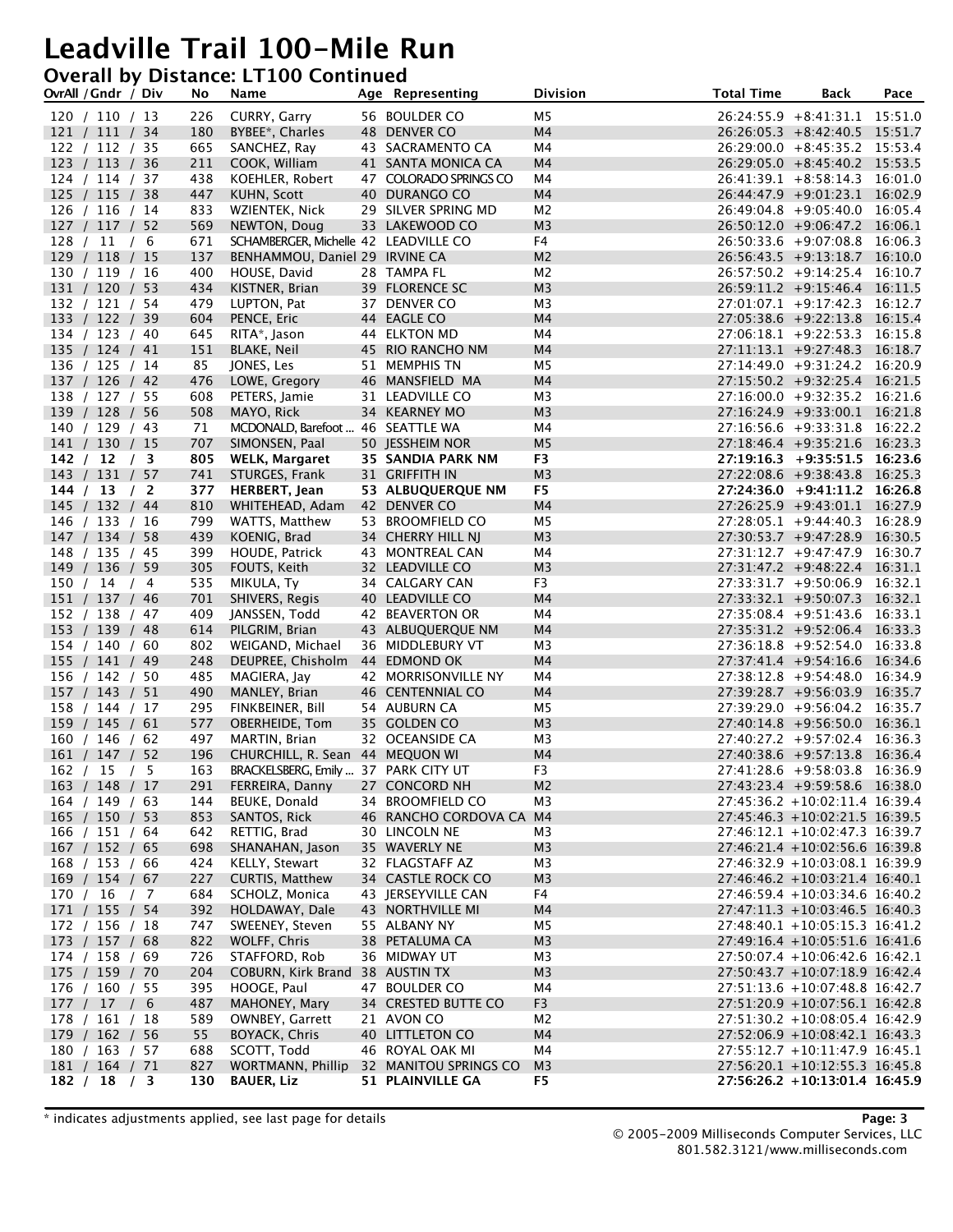#### **Overall by Distance: LT100 Continued**

|          | OvrAll / Gndr / Div              |      | No         | Name                                   | Age Representing                | <b>Division</b>      | <b>Total Time</b> | Back                                                             | Pace |
|----------|----------------------------------|------|------------|----------------------------------------|---------------------------------|----------------------|-------------------|------------------------------------------------------------------|------|
|          | 183 / 165 / 19                   |      | 737        | STRATTON, Michael 26 RICHMOND VA       |                                 | M2                   |                   | 28:00:06.7 +10:16:41.9 16:48.1                                   |      |
|          | 184 / 19 / 8                     |      | 181        | CABILES, Nelinia                       | 45 BOULDER CO                   | F <sub>4</sub>       |                   | 28:01:21.2 +10:17:56.4 16:48.8                                   |      |
|          | 185 / 166 / 72                   |      | 616        | PLETTNER, Stefan                       | 31 NORTH VANCOUVER CAN          | M <sub>3</sub>       |                   | 28:02:16.0 +10:18:51.2 16:49.4                                   |      |
|          | 186 / 167 / 58                   |      | 504        | MASTIN, Kevin                          | 45 SILVERTHORNE CO              | M <sub>4</sub>       |                   | 28:03:22.9 +10:19:58.1 16:50.0                                   |      |
|          | 187 / 168 / 73                   |      | 415        | JONES, Daniel                          | 36 LOVELAND CO                  | M3                   |                   | 28:03:54.5 +10:20:29.7 16:50.3                                   |      |
|          | 188 / 169 / 19                   |      | 91         | GREER, John                            | 51 GOODYEAR AZ                  | M <sub>5</sub>       |                   | 28:06:00.1 +10:22:35.3 16:51.6                                   |      |
|          | 189 / 170 / 74                   |      | 114        | ASBELL, Robbie                         | 35 PLEASANT GROVE UT            | M <sub>3</sub>       |                   | 28:06:39.4 +10:23:14.6 16:52.0                                   |      |
|          | 190 / 171 / 75                   |      | 667        | SANDERSON, Marc                        | 39 PLEASANT GROVE UT            | M <sub>3</sub>       |                   | 28:06:42.2 +10:23:17.4 16:52.0                                   |      |
| 191 / 20 |                                  | / 9  | 171        | BROWN, Karen                           | 47 TELLURIDE CO                 | F4                   |                   | 28:07:27.4 +10:24:02.6 16:52.5                                   |      |
|          | 192 / 172 / 59                   |      | 340        | <b>GOODMAN, Harris</b>                 | 45 PLEASANTON CA                | M4                   |                   | 28:07:44.9 +10:24:20.1 16:52.6                                   |      |
|          | 193 / 173 / 60<br>194 / 174 / 76 |      | 235<br>676 | DAWSON, Dave                           | 43 LEADVILLE CO<br>36 DENVER CO | M4<br>M <sub>3</sub> |                   | 28:09:19.4 +10:25:54.6 16:53.6<br>28:09:38.0 +10:26:13.2 16:53.8 |      |
|          | 195 / 175 / 61                   |      | 367        | SCHLOSS, Henry<br>HARTMAN, Scot        | 41 THORNTON CO                  | M4                   |                   | 28:10:31.6 +10:27:06.8 16:54.3                                   |      |
|          | 196 / 176 / 62                   |      | 136        | BENANZIN, Giuseppe 43 VERONA ITL       |                                 | M <sub>4</sub>       |                   | 28:11:42.6 +10:28:17.8 16:55.0                                   |      |
|          | 197 / 177 / 63                   |      | 729        | STEPHON, Michael                       | 44 PARKER CO                    | M4                   |                   | 28:12:20.0 +10:28:55.2 16:55.4                                   |      |
|          | 198 / 178 / 64                   |      | 67         | JARVIS, Wade                           | <b>48 CANMORE CAN</b>           | M4                   |                   | 28:12:52.1 +10:29:27.3 16:55.7                                   |      |
|          | 199 / 21 / 10                    |      | 790        | WACHT, Lynda                           | 41 LITTLETON CO                 | F4                   |                   | $28:14:59.5 + 10:31:34.7 16:57.0$                                |      |
|          | 200 / 22 / 11                    |      | 359        | HAMRICK, Ruthanne 45 CEDAR CREST NM    |                                 | F4                   |                   | 28:16:54.2 +10:33:29.4 16:58.1                                   |      |
|          | 201 / 179 / 1                    |      | 565        | <b>NELSON, Stuart</b>                  | <b>70 LEADVILLE CO</b>          | М7                   |                   | 28:17:36.0 +10:34:11.2 16:58.6                                   |      |
|          | 202 / 23 / 7                     |      | 245        | DEMOSS, Jean                           | 38 LAKEWOOD CO                  | F <sub>3</sub>       |                   | 28:18:03.9 +10:34:39.1 16:58.8                                   |      |
|          | 203 / 180 / 20                   |      | 234        | DAVIS, John                            | 26 HUNTINGTON WV                | M <sub>2</sub>       |                   | 28:18:08.5 +10:34:43.7 16:58.9                                   |      |
|          | 204 / 181 / 65                   |      | 752        | TANKOVICH, Bill                        | 43 FT COLLINS CO                | M4                   |                   | 28:20:14.0 +10:36:49.2 17:00.1                                   |      |
|          | 205 / 182 / 77                   |      | 612        | PIALA, Chad                            | 34 DENVER CO                    | M3                   |                   | 28:20:51.5 +10:37:26.7 17:00.5                                   |      |
|          | 206 / 183 / 78                   |      | 150        | BISHOP*, Timothy                       | 34 DENVER CO                    | M <sub>3</sub>       |                   | 28:21:05.6 +10:37:40.8 17:00.7                                   |      |
|          | 207 / 184 / 79                   |      | 199        | CLARK, David                           | 39 NORTHGLENN CO                | M <sub>3</sub>       |                   | 28:21:35.7 +10:38:10.9 17:01.0                                   |      |
|          | 208 / 185 / 80                   |      | 271        | DUNMORE, Geoffrey 37 CHICAGO IL        |                                 | M <sub>3</sub>       |                   | 28:21:49.3 +10:38:24.5 17:01.1                                   |      |
|          | 209 / 186 / 66                   |      | 336        | GODFREY, Paul                          | 40 PRESCOTT AZ                  | M4                   |                   | 28:21:53.9 +10:38:29.1 17:01.1                                   |      |
|          | 210 / 187 / 81                   |      | 240        | DEHNE, Aaron                           | 37 LOUISVILLE CO                | M <sub>3</sub>       |                   | 28:22:38.5 +10:39:13.7 17:01.6                                   |      |
|          | 211 / 188 / 82                   |      | 334        | GNOJEK, Tim                            | 36 PALISADE CO                  | M3                   |                   | 28:23:01.7 +10:39:36.9 17:01.8                                   |      |
|          | 212 / 189 / 67                   |      | 335        | GNOJEK*, Danny                         | 43 SILVERTHORNE CO              | M4                   |                   | 28:23:02.8 +10:39:38.0 17:01.8                                   |      |
|          | 213 / 190 / 20<br>214 / 24 / 12  |      | 302<br>593 | FLOYD, Ernie<br>PARSONS, Tammy         | 56 DRAPER UT<br>47 LAS VEGAS NM | M5<br>F <sub>4</sub> |                   | 28:24:17.8 +10:40:53.0 17:02.6<br>28:25:32.4 +10:42:07.6 17:03.3 |      |
|          | 215 / 191 / 68                   |      | 320        | GARASA, Sergio                         | 43 CERCEDILLA. MADRID. ESP      | M4                   |                   | 28:26:01.0 +10:42:36.2 17:03.6                                   |      |
|          | 216 / 192 / 83                   |      | 436        | KLEVETER, Jim                          | 38 OMAHA NE                     | M <sub>3</sub>       |                   | 28:26:56.7 +10:43:31.9 17:04.2                                   |      |
|          | 217 / 193 / 21                   |      | 284        | ELLIS, Randy                           | 58 SAPULPA OK                   | M5                   |                   | 28:27:30.0 +10:44:05.2 17:04.5                                   |      |
|          | 218 / 194 / 69                   |      | 391        | HOLBROOK, Gerald                       | 49 TEXAS CITY TX                | M4                   |                   | 28:27:59.7 +10:44:34.9 17:04.8                                   |      |
|          | 219 / 195 / 1                    |      | 731        | STEVENSON*, Jeff                       | <b>64 SOLVANG CA</b>            | M6                   |                   | 28:28:21.4 +10:44:56.6 17:05.0                                   |      |
|          | 220 / 196 / 84                   |      | 160        | BOUEY, Stephen                         | 32 DENVER CO                    | M <sub>3</sub>       |                   | 28:28:32.2 +10:45:07.4 17:05.1                                   |      |
| 221 / 25 |                                  | / 13 | 720        | SPEIGHTS, Catharine 46 FORT COLLINS CO |                                 | F4                   |                   | 28:29:07.9 +10:45:43.1 17:05.5                                   |      |
| 222 / 26 |                                  | /8   | 628        | PYLE, Holly                            | 36 DENVER CO                    | F <sub>3</sub>       |                   | 28:29:30.9 +10:46:06.1 17:05.7                                   |      |
|          | 223 / 27 / 9                     |      | 406        | HUSS, Sheila                           | 34 PALMER LAKE CO               | F3                   |                   | 28:29:53.0 +10:46:28.2 17:05.9                                   |      |
| 224 / 28 |                                  | /3   | 674        | <b>SCHENCK, Amy</b>                    | 25 JACKSON WY                   | F <sub>2</sub>       |                   | 28:30:50.8 +10:47:26.0 17:06.5                                   |      |
|          | 225 / 197 / 70                   |      | 481        | LYNDE*, Robert                         | 46 COLORADO SPRINGS CO          | M4                   |                   | 28:31:44.6 +10:48:19.8 17:07.0                                   |      |
|          | 226 / 198 / 85                   |      |            | 446 KUHN, Brian                        | 36 CHAMPAIGN IL                 | M <sub>3</sub>       |                   | 28:31:48.7 +10:48:23.9 17:07.1                                   |      |
|          | 227 / 29 / 14                    |      | 763        | THOMAS, Tracy                          | <b>48 CHAMPAIGN IL</b>          | F4                   |                   | 28:31:50.1 +10:48:25.3 17:07.1                                   |      |
|          | 228 / 199 / 21                   |      | 210        | COOK, Denis                            | 27 WASHINGTON DC                | M <sub>2</sub>       |                   | 28:31:59.8 +10:48:35.0 17:07.2                                   |      |
|          | 229 / 200 / 86                   |      | 715        | SMYTHE, Brad                           | 32 RALEIGH NC<br>37 OMAHA NE    | M <sub>3</sub>       |                   | 28:33:16.2 +10:49:51.4 17:08.0                                   |      |
|          | 230 / 201 / 87<br>231 / 202 / 71 |      | 330<br>575 | GILBERT, Ben<br>NORTON, Kevin          | 43 BELLEVUE NE                  | M <sub>3</sub><br>M4 |                   | 28:35:33.5 +10:52:08.7 17:09.3<br>28:36:23.2 +10:52:58.4 17:09.8 |      |
|          | 232 / 203 / 88                   |      | 620        | POOL, Joshua                           | <b>30 MANHATTAN KS</b>          | M <sub>3</sub>       |                   | 28:36:30.2 +10:53:05.4 17:09.9                                   |      |
|          | 233 / 204 / 89                   |      | 804        | WEISMILLER, Rick                       | 30 DENVER CO                    | M <sub>3</sub>       |                   | 28:38:23.1 +10:54:58.3 17:11.0                                   |      |
|          | 234 / 205 / 90                   |      | 534        | MIKA, Shad                             | 34 BOULDER CO                   | M <sub>3</sub>       |                   | 28:39:04.1 +10:55:39.3 17:11.4                                   |      |
|          | 235 / 206 / 22                   |      | 328        | GERBER, Vince                          | 55 ESTES PARK CO                | M5                   |                   | 28:39:07.4 +10:55:42.6 17:11.5                                   |      |
|          | 236 / 207 / 23                   |      | 817        | WILSON, Daniel                         | 52 FEDERAL HEIGHTS CO           | M <sub>5</sub>       |                   | 28:39:37.3 +10:56:12.5 17:11.8                                   |      |
|          | 237 / 208 / 91                   |      | 774        | TOWN, David                            | 32 BEND OR                      | M3                   |                   | 28:39:55.5 +10:56:30.7 17:12.0                                   |      |
|          | 238 / 30 / 10                    |      | 298        | FISH, Elinor                           | 35 BASALT CO                    | F <sub>3</sub>       |                   | 28:40:34.5 +10:57:09.7 17:12.3                                   |      |
|          | 239 / 209 / 92                   |      | 571        | NICHOLS, Joshua                        | 37 COLORADO SPRINGS CO          | M <sub>3</sub>       |                   | 28:40:49.0 +10:57:24.2 17:12.5                                   |      |
|          | 240 / 210 / 72                   |      | 560        | NATION*, Michael                       | 43 CHENEY WA                    | M4                   |                   | 28:41:13.4 +10:57:48.6 17:12.7                                   |      |
|          | 241 / 211 / 93                   |      | 366        | HARTMAN, Andy                          | 36 DENVER CO                    | M3                   |                   | 28:41:54.6 +10:58:29.8 17:13.1                                   |      |
|          | 242 / 212 / 73                   |      | 768        | TIGHE, Jarett                          | 43 LYNCHBURG VA                 | M4                   |                   | 28:42:40.7 +10:59:15.9 17:13.6                                   |      |
|          | 243 / 213 / 94                   |      | 599        | PECK, John                             | 38 AUSTIN TX                    | M <sub>3</sub>       |                   | 28:43:58.2 +11:00:33.4 17:14.4                                   |      |
|          | 244 / 214 / 74                   |      | 134        | <b>BECKER, Bill</b>                    | <b>46 FORT COLLINS CO</b>       | M <sub>4</sub>       |                   | 28:46:35.1 +11:03:10.3 17:16.0                                   |      |
|          | 245 / 215 / 75                   |      | 722        | SPERRY, Bryan                          | 47 LITTLETON CO                 | M4                   |                   | 28:47:14.5 +11:03:49.7 17:16.3                                   |      |

\* indicates adjustments applied, see last page for details **Page: 4**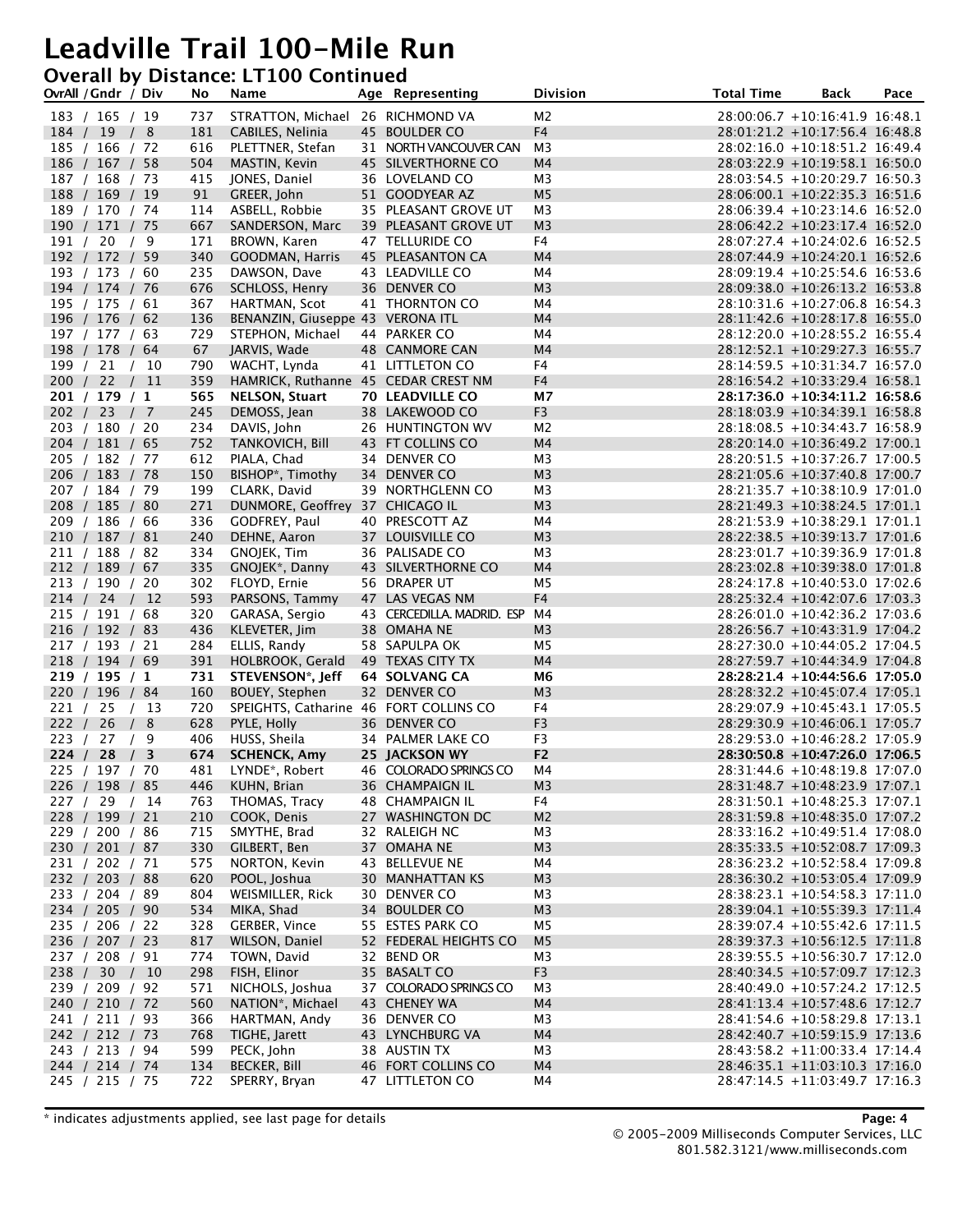#### **Overall by Distance: LT100 Continued**

|          | OvrAll / Gndr / Div              |      | No         | Name                                              | Age Representing            | <b>Division</b>      | <b>Total Time</b> | Back                                                               | Pace |
|----------|----------------------------------|------|------------|---------------------------------------------------|-----------------------------|----------------------|-------------------|--------------------------------------------------------------------|------|
|          | 246 / 216 / 76                   |      | 588        | OVESON, Mark                                      | 42 LOUISVILLE CO            | M4                   |                   | 28:48:29.4 +11:05:04.6 17:17.1                                     |      |
|          | 247 / 217 / 95                   |      | 224        | CUMMINGS, Shawn                                   | 31 RIO RANCHO NM            | M <sub>3</sub>       |                   | 28:50:52.3 +11:07:27.5 17:18.5                                     |      |
|          | 248 / 218 / 77                   |      | 472        | LLOYD <sup>*</sup> , Chris                        | 48 LEADVILLE CO             | M4                   |                   | $28:51:44.2 +11:08:19.4$ 17:19.0                                   |      |
|          | 249 / 219 / 96                   |      | 542        | MONCADA, Jordi                                    | 34 SAN JOSE, CA             | M <sub>3</sub>       |                   | 28:52:00.0 +11:08:35.2 17:19.2                                     |      |
|          | 250 / 220 / 97                   |      | 832        | WYMORE, Adam                                      | 33 FLAGSTAFF AZ             | M3                   |                   | 28:53:05.5 +11:09:40.7 17:19.9                                     |      |
|          | 251 / 221 / 98                   |      | 313        | FULLER, Brandon                                   | 35 LONGMONT CO              | M <sub>3</sub>       |                   | $28:53:11.2 +11:09:46.4$ 17:19.9                                   |      |
|          | 252 / 222 / 78                   |      | 422        | KEEFE, Dan                                        | 45 OKLAHOMA CITY OK         | M4                   |                   | $28:53:14.8 +11:09:50.0 17:19.9$                                   |      |
|          | 253 / 31 / 1                     |      | 600        | <b>HICKMAN, Marge</b>                             | <b>60 LEADVILLE CO</b>      | F <sub>6</sub>       |                   | 28:53:58.2 +11:10:33.4 17:20.4                                     |      |
|          | 254 / 223 / 22                   |      | 595        | PASSMAN, Scott                                    | 23 CARBON CLIFF IL          | M <sub>2</sub>       |                   | $28:54:08.1 + 11:10:43.3 17:20.5$                                  |      |
|          | 255 / 224 / 99                   |      | 743        | SURAN, Kamil                                      | 35 CRYSTAL LAKE IL          | M <sub>3</sub>       |                   | 28:54:23.3 +11:10:58.5 17:20.6                                     |      |
|          | 256 / 225 / 100                  |      | 190        | CHALITA ABDO, Antonio 37 MEXICO CITY MEX          |                             | M3                   |                   | 28:54:52.3 +11:11:27.5 17:20.9                                     |      |
|          | 257 / 226 / 23                   |      | 307        | FREIDMAN, Jeff                                    | 27 DUBUQUE IA               | M <sub>2</sub>       |                   | 28:54:57.3 +11:11:32.5 17:21.0                                     |      |
|          | 258 / 227 / 79                   |      | 483        | MACDONALD, Steve 43 DALLAS TX                     |                             | M4                   |                   | 28:55:05.8 +11:11:41.0 17:21.1                                     |      |
|          | 259 / 228 / 80                   |      | 780        | TUMMINELLO, Doug 44 LITTLETON CO                  |                             | M4                   |                   | 28:56:42.2 +11:13:17.4 17:22.0                                     |      |
|          | 260 / 32 / 15                    |      | 342        | GREEN, Stephanie                                  | 41 LITTLETON CO             | F4                   |                   | 28:58:16.9 +11:14:52.1 17:23.0                                     |      |
|          | 261 / 229 / 24                   |      | 725        | STACY, John                                       | 53 FAIRFAX VA               | M <sub>5</sub>       |                   | 28:58:50.4 +11:15:25.6 17:23.3                                     |      |
|          | 262 / 230 / 2                    |      | 532        | <b>MEYER, Drew</b>                                | <b>63 FORT WORTH TX</b>     | M6                   |                   | 28:59:37.7 +11:16:12.9 17:23.8                                     |      |
|          | 263 / 231 / 25                   |      | 602        | PELLEGRINO, Charlie 50 LONGMONT CO                |                             | M <sub>5</sub>       |                   | 29:00:16.9 +11:16:52.1 17:24.2                                     |      |
|          | 264 / 33 / 4                     |      | 285        | ESPINOSA, Cinthia                                 | 26 TLALNEPANTLA MEX         | F <sub>2</sub>       |                   | 29:00:38.1 +11:17:13.3 17:24.4                                     |      |
|          | 265 / 232 / 101                  |      | 445        | KRAUSE, Shawn                                     | 30 BALTIMORE MD             | M <sub>3</sub>       |                   | 29:01:26.7 +11:18:01.9 17:24.9                                     |      |
|          | 266 / 233 / 81                   |      | 202        | CLOVER, Geoff                                     | 42 GOLDEN CO                | M4                   |                   | 29:01:34.6 +11:18:09.8 17:24.9                                     |      |
|          | 267 / 234 / 24                   |      | 855        | SCHEELER, Rob                                     | 24 BOULDER CO               | M <sub>2</sub>       |                   | 29:01:46.9 +11:18:22.1 17:25.1                                     |      |
|          | 268 / 235 / 26<br>269 / 236 / 82 |      | 363<br>506 | HARDMAN, Gordon 59 BOULDER CO<br>MAY, Mike        | 41 IDAHO SPRINGS CO         | M5<br>M4             |                   | 29:02:06.5 +11:18:41.7 17:25.3<br>29:02:24.8 +11:19:00.0 17:25.4   |      |
|          | 270 / 237 / 27                   |      | 631        |                                                   | 51 WAUNAKEE WI              | M5                   |                   | 29:02:31.4 +11:19:06.6 17:25.5                                     |      |
|          | 270 / 237 / 27                   |      | 745        | RADEL, Kevin<br>SWARTWOUT, Craig ` 52 WAUKESHA WI |                             | M <sub>5</sub>       |                   | 29:02:31.4 +11:19:06.6 17:25.5                                     |      |
|          | 272 / 239 / 83                   |      | 697        | SHAFAI*, Michael                                  | 40 COLORADO SPRINGS CO      | M4                   |                   | 29:03:25.7 +11:20:00.9 17:26.1                                     |      |
|          | 273 / 240 / 29                   |      | 784        | VARELA, Mario                                     | 50 LEADVILLE CO             | M <sub>5</sub>       |                   | 29:03:25.8* +11:20:01.0 17:26.1                                    |      |
|          | 274 / 241 / 30                   |      | 362        | HARDING, Andrew                                   | 50 NOVI MI                  | M5                   |                   | 29:04:13.6 +11:20:48.8 17:26.5                                     |      |
|          | 275 / 242 / 84                   |      | 450        | LABBE, Chris                                      | 41 LONGMONT CO              | M4                   |                   | 29:05:29.3 +11:22:04.5 17:27.3                                     |      |
|          | 276 / 243 / 85                   |      | 778        | TUCKER, Mark                                      | 47 WHEATON IL               | M4                   |                   | 29:06:18.8 +11:22:54.0 17:27.8                                     |      |
|          | 277 / 244 / 86                   |      | 734        | STONE*, Chuck                                     | 47 GOLDEN CO                | M4                   |                   | 29:09:18.2 +11:25:53.4 17:29.6                                     |      |
|          | 278 / 245 / 87                   |      | 257        | DONOSKY, Jay                                      | 40 FLAGSTAFF AZ             | M4                   |                   | 29:10:09.7 +11:26:44.9 17:30.1                                     |      |
|          | 279 / 246 / 25                   |      | 870        | NELSON, Jamen                                     | 26 SALT LAKE CITY UT        | M <sub>2</sub>       |                   | 29:10:43.6 +11:27:18.8 17:30.4                                     |      |
|          | 280 / 247 / 31                   |      | 355        | HALL, Larry                                       | 56 CHICAGO IL               | M5                   |                   | 29:11:56.6 +11:28:31.8 17:31.2                                     |      |
|          | 281 / 248 / 26                   |      | 318        | GALT, Jesse                                       | 21 USAFA CO                 | M <sub>2</sub>       |                   | 29:13:33.4 +11:30:08.6 17:32.1                                     |      |
|          | 282 / 249 / 88                   |      | 736        | STOVALL, Mark                                     | 43 OAK GROVE MO             | M4                   |                   | 29:14:37.2 +11:31:12.4 17:32.8                                     |      |
|          | 283 / 250 / 89                   |      | 254        | DOMINGUEZ, Bernardo 40 SANTIAGO CHL               |                             | M4                   |                   | 29:16:58.4 +11:33:33.6 17:34.2                                     |      |
|          | 284 / 251 / 90                   |      | 345        | <b>GUGLIELMETTI, Giancarlo 42 SANTAIGO CHL</b>    |                             | M4                   |                   | 29:16:58.6 +11:33:33.8 17:34.2                                     |      |
|          | 285 / 252 / 91                   |      | 118        | BAKER, Jay                                        | 49 GREENVILLE SC            | M4                   |                   | 29:17:03.8 +11:33:39.0 17:34.2                                     |      |
|          | 286 / 253 / 92                   |      | 304        | FOUST, Terry                                      | 48 KAYSVILLE UT             | M4                   |                   | 29:17:22.2 +11:33:57.4 17:34.4                                     |      |
|          | 287 / 254 / 93                   |      | 428        | <b>KERN, Stuart</b>                               | 48 SILVER SPRING MD         | M4                   |                   | 29:17:34.5 +11:34:09.7 17:34.5                                     |      |
|          | 288 / 255 / 94                   |      | 427        | KERN, Kristen                                     | 45 LOS ALAMOS NM            | M4                   |                   | 29:17:34.8 +11:34:10.0 17:34.5                                     |      |
|          | 289 / 34 / 5                     |      |            | 353 HALE-CASE, Genevieve 25 LEADVILLE CO          |                             | F <sub>2</sub>       |                   | 29:18:50.3 +11:35:25.5 17:35.3                                     |      |
|          | 290 / 256 / 95                   |      | 425        | KENNEDY, John                                     | 43 CORTLAND OH              | M4                   |                   | 29:19:01.2 +11:35:36.4 17:35.4                                     |      |
|          | 291 / 257 / 32                   |      | 101        | ABRAMOWITZ, Fred                                  | 58 FORT COLLINS CO          | M <sub>5</sub>       |                   | 29:19:08.3 +11:35:43.5 17:35.5                                     |      |
| 292 / 35 |                                  | / 16 | 193        | CHAPMAN DAWSON,                                   | 42 LEADVILLE CO             | F4                   |                   | 29:19:32.4 +11:36:07.6 17:35.7                                     |      |
|          | 293 / 36 / 17                    |      | 373        | HEDGPETH, Teri                                    | 45 COLORADO SPRINGS CO      | F4                   |                   | 29:20:27.5 +11:37:02.7 17:36.3                                     |      |
|          | 294 / 258 / 102                  |      | 253        | DOI, Paul                                         | 39 QUEEN CREEK AZ           | M <sub>3</sub>       |                   | 29:20:49.4 +11:37:24.6 17:36.5                                     |      |
|          | 295 / 259 / 3                    |      | 138        | <b>BENIKE, Jim</b>                                | <b>60 ROCHESTER MN</b>      | M <sub>6</sub>       |                   | 29:20:57.2 +11:37:32.4 17:36.6                                     |      |
|          | 296 / 260 / 103                  |      | 135        | BEDARD, Andy                                      | 39 ARVADA CO                | M <sub>3</sub>       |                   | 29:21:05.0 +11:37:40.2 17:36.7                                     |      |
|          | 297 / 261 / 27                   |      | 277        | EBEL, Jeremy                                      | 25 GOLDEN CO                | M <sub>2</sub>       |                   | 29:21:44.5 +11:38:19.7 17:37.0                                     |      |
|          | 298 / 262 / 96                   |      | 724        | SPRINGER, David                                   | 41 AUSTIN TX                | M4                   |                   | 29:22:00.1 +11:38:35.3 17:37.2                                     |      |
|          | 299 / 263 / 104                  |      | 696        | SEREMET, Eric                                     | 39 COLORADO SPRINGS CO      | M <sub>3</sub>       |                   | 29:22:37.1 +11:39:12.3 17:37.6                                     |      |
|          | 300 / 37 / 4<br>301 / 264 / 105  |      | 152        | BLAND, Brenda                                     | 50 WAUNAKEE WI              | F5                   |                   | 29:25:40.9 +11:42:16.1 17:39.4                                     |      |
|          |                                  |      | 448        | KUTE*, Sean                                       | 37 COLORADO SPRINGS CO      | M <sub>3</sub>       |                   | 29:25:59.9 +11:42:35.1 17:39.6                                     |      |
|          | 302 / 38 / 18<br>303 / 265 / 33  |      | 408<br>829 | JAMBOR, Kathy<br>WRAY, Peter                      | 44 EAGAN MN<br>53 TOWSON MD | F4<br>M <sub>5</sub> |                   | $29:26:38.5 +11:43:13.7 17:40.0$<br>29:26:44.8 +11:43:20.0 17:40.0 |      |
|          | 304 / 266 / 34                   |      | 275        | DUNN, William                                     | 52 ORANGE PARK FL           | M <sub>5</sub>       |                   | 29:27:13.1 +11:43:48.3 17:40.3                                     |      |
|          | 305 / 267 / 97                   |      | 705        | SILSBY, Kevin                                     | 43 COLORADO SPRINGS CO      | M4                   |                   | 29:27:16.3 +11:43:51.5 17:40.4                                     |      |
|          | 306 / 268 / 98                   |      | 607        | PETERS, Gregory                                   | 49 COLORADO SPRINGS CO      | M4                   |                   | 29:27:20.3 +11:43:55.5 17:40.4                                     |      |
|          | 307 / 269 / 106                  |      | 475        | LOPEZ, Casey                                      | 34 WAUWATOSA WI             | M <sub>3</sub>       |                   | 29:27:25.7 +11:44:00.9 17:40.5                                     |      |
|          | 308 / 270 / 35                   |      | 682        | SCHNITZIUS, Tom                                   | 57 DILLON CO                | M5                   |                   | $29:27:38.7 +11:44:13.9$ 17:40.6                                   |      |
|          |                                  |      |            |                                                   |                             |                      |                   |                                                                    |      |

\* indicates adjustments applied, see last page for details **Page: 5**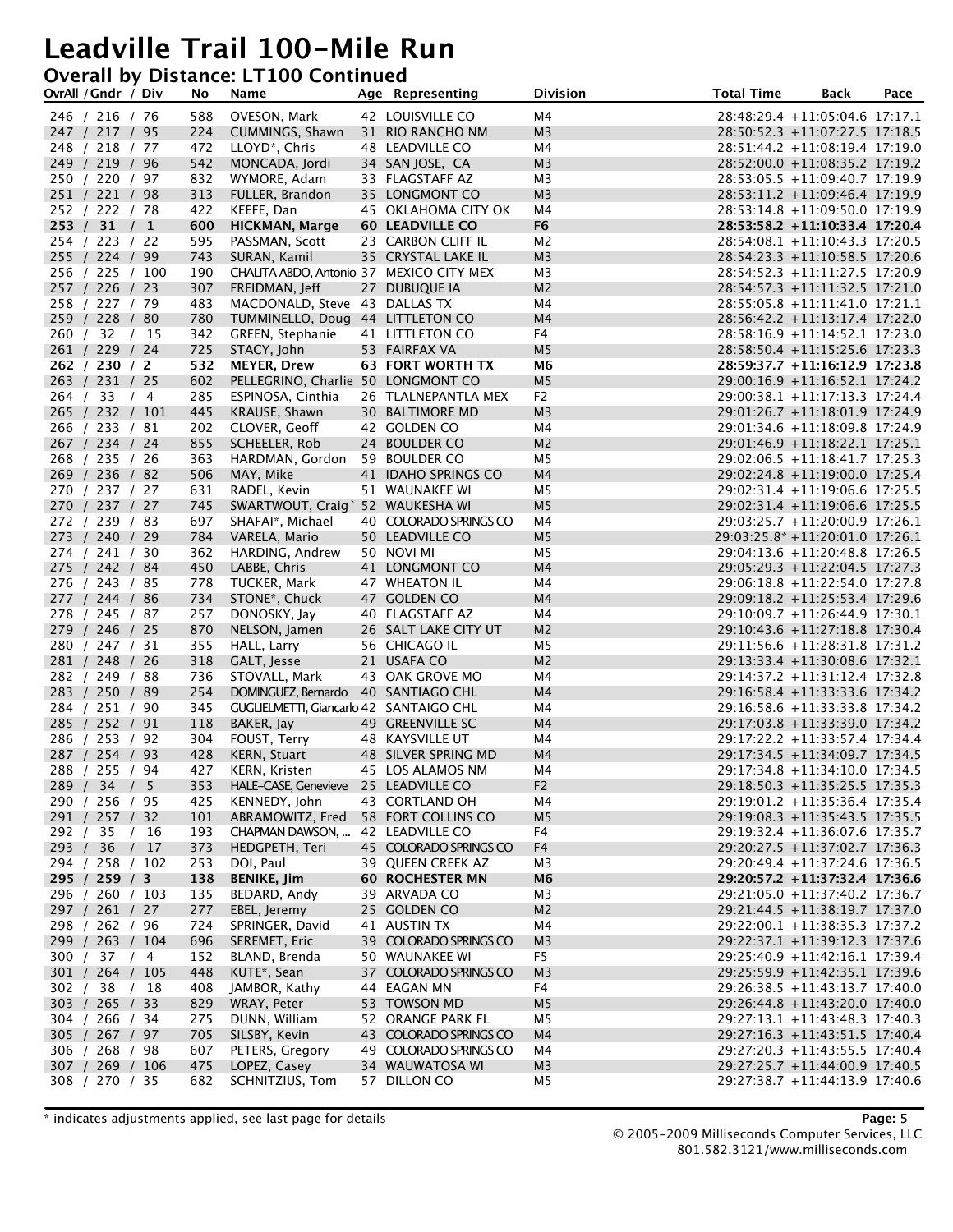#### **Overall by Distance: LT100 Continued**

| OvrAll / Gndr / Div                |                  | No         | Name                                           | Age Representing                          | <b>Division</b>                  | <b>Total Time</b> | Back                                                             | Pace |
|------------------------------------|------------------|------------|------------------------------------------------|-------------------------------------------|----------------------------------|-------------------|------------------------------------------------------------------|------|
| 309 / 271 / 107                    |                  | 168        | <b>BRIGHT, Charles</b>                         | 39 CASPER WY                              | M3                               |                   | 29:27:42.1 +11:44:17.3 17:40.6                                   |      |
| 310 / 272 / 108                    |                  | 191        | KRAJEWSKI, Dustin                              | 31 FORT COLLINS CO                        | M <sub>3</sub>                   |                   | 29:28:16.6 +11:44:51.8 17:41.0                                   |      |
| 311 / 39 / 19                      |                  | 244        | DELMAN, Michele                                | 40 LONGMONT CO                            | F4                               |                   | 29:28:44.0 +11:45:19.2 17:41.2                                   |      |
| 312 / 273 / 28                     |                  | 176        | <b>BURFORD, Levi</b>                           | 29 LEADVILLE CO                           | M <sub>2</sub>                   |                   | 29:28:49.9 +11:45:25.1 17:41.3                                   |      |
| 313 / 274 / 36                     |                  | 856        | KRIER, Miles                                   | 58 SACTO CA                               | M5                               |                   | 29:28:58.2 +11:45:33.4 17:41.4                                   |      |
| 314 / 275 / 99                     |                  | 717        | SOLIS, Ray                                     | 41 PARKER CO                              | M4                               |                   | 29:29:57.2 +11:46:32.4 17:42.0                                   |      |
| 315 / 40 / 11                      |                  | 260        | DOUGHERTY, Lisa                                | 39 LOS ALAMOS NM                          | F3                               |                   | 29:31:57.1 +11:48:32.3 17:43.2                                   |      |
| 316 / 276 / 109                    |                  | 119        | <b>BALL, Dennis</b>                            | 32 NEW YORK NY                            | M <sub>3</sub>                   |                   | 29:32:13.2 +11:48:48.4 17:43.3                                   |      |
| 317 / 277 / 4                      |                  | 662        | SALETTE, Joe                                   | 60 OURAY CO                               | M6                               |                   | 29:32:22.3 +11:48:57.5 17:43.4                                   |      |
| 318 / 278 / 110                    |                  | 772        | TOMLINSON, Brett                               | 38 BRECKENRIDGE CO                        | M <sub>3</sub>                   |                   | 29:32:43.9 +11:49:19.1 17:43.6                                   |      |
| 319 / 279 / 37                     |                  | 384        | HILL <sup>*</sup> , John                       | 54 DENVER CO                              | M <sub>5</sub>                   |                   | 29:34:02.0 +11:50:37.2 17:44.4                                   |      |
| 320 / 280 / 100                    |                  | 825        | WOOTEN, Andy                                   | 42 COLORADO SPRINGS CO                    | M4                               |                   | 29:34:10.5 +11:50:45.7 17:44.5                                   |      |
| 321 / 281 / 38                     |                  | 641        | REISSNECKER, Axel                              | 57 AUSTIN TX                              | M5                               |                   | 29:34:48.8 +11:51:24.0 17:44.9                                   |      |
| 322 / 41 / 5<br>323 / 282 / 111    |                  | 459<br>183 | LEEDY, Gail<br>CALDWELL, Gregory 36 OAKDALE CA | 56 BOONE NC                               | F <sub>5</sub><br>M <sub>3</sub> |                   | 29:34:53.3 +11:51:28.5 17:44.9<br>29:35:50.7 +11:52:25.9 17:45.5 |      |
| 324 / 283 / 39                     |                  | 432        | KHAJAVI, Jamshid                               | 57 KIRKLAND WA                            | M <sub>5</sub>                   |                   | 29:36:08.0 +11:52:43.2 17:45.7                                   |      |
| 325 / 284 / 112                    |                  | 223        | CULVER, Charles                                | 30 WESTMINSTER CO                         | M <sub>3</sub>                   |                   | 29:36:09.1 +11:52:44.3 17:45.7                                   |      |
| 326 / 285 / 40                     |                  | 694        | SELMER JR, Michael                             | 53 MOUNT AIRY MD                          | M <sub>5</sub>                   |                   | 29:36:17.1 +11:52:52.3 17:45.8                                   |      |
| 327 / 286 / 101                    |                  | 814        | WILLIAMS, John                                 | 48 STEAMBOAT SPRINGS CO                   | M4                               |                   | 29:36:19.4 +11:52:54.6 17:45.8                                   |      |
| 328 / 287 / 113                    |                  | 638        | REIFF, Andrew                                  | 37 LEADVILLE CO                           | M <sub>3</sub>                   |                   | 29:36:20.4 +11:52:55.6 17:45.8                                   |      |
| 329 / 288 / 114                    |                  | 813        | WICKHAM, Juston                                | 34 CAMBRIDGE OH                           | M <sub>3</sub>                   |                   | 29:36:28.7 +11:53:03.9 17:45.9                                   |      |
| 330 / 42 / 20                      |                  | 869        | SCHWARTZ, Michelle 42 FORT COLLINS CO          |                                           | F4                               |                   | 29:36:54.8 +11:53:30.0 17:46.1                                   |      |
| 331 / 289 / 41                     |                  | 727        | STAHL, Bill                                    | 51 WHEAT RIDGE CO                         | M5                               |                   | 29:37:36.5 +11:54:11.7 17:46.6                                   |      |
| 332 / 290 / 102                    |                  | 390        | HODGES, Jerry                                  | 40 FRISCO TX                              | M4                               |                   | 29:37:59.4 +11:54:34.6 17:46.8                                   |      |
| 333 / 291 / 103                    |                  | 706        | SILTMAN, Michael                               | 41 MIDDLETOWN IL                          | M4                               |                   | $29:38:05.5 +11:54:40.7 17:46.9$                                 |      |
| 334 / 292 / 115                    |                  | 109        | ANDERSON, Shane                                | 34 ARVADA CO                              | M <sub>3</sub>                   |                   | 29:38:18.8 +11:54:54.0 17:47.0                                   |      |
| 335 / 43 / 6                       |                  | 700        | SHAW, Vanessa                                  | 29 BOZEMAN MT                             | F2                               |                   | 29:38:41.5 +11:55:16.7 17:47.2                                   |      |
| 336 / 44 / 6                       |                  | 435        | KITZIG, Mary                                   | 53 ZANESVILLE OH                          | F <sub>5</sub>                   |                   | 29:39:11.9 +11:55:47.1 17:47.5                                   |      |
| 337 / 293 / 116                    |                  | 126        | BARTZ, Matt                                    | 35 MILWAUKEE WI                           | M <sub>3</sub>                   |                   | 29:40:19.0 +11:56:54.2 17:48.2                                   |      |
| 338 / 45                           | /12              | 314        | GAHBAUER, Barbara 34 DENVER CO                 |                                           | F <sub>3</sub>                   |                   | 29:40:32.6 +11:57:07.8 17:48.3                                   |      |
| 339 / 46 / 7                       |                  | 249        | DEWEES, Linda                                  | 53 INYOKERN CA                            | F <sub>5</sub>                   |                   | 29:42:02.3 +11:58:37.5 17:49.2                                   |      |
| 340 / 294 / 117                    |                  | 798        | WATTERS, Adam                                  | 38 RIO RANCHO NM                          | M <sub>3</sub>                   |                   | 29:43:04.8 +11:59:40.0 17:49.8                                   |      |
| 341 / 295 / 42                     |                  | 579        | OCONNOR, Stephen 51 JASPER IN                  |                                           | M5                               |                   | 29:43:52.9 +12:00:28.1 17:50.3                                   |      |
| 342 / 296 / 104                    |                  | 714        | SMITH*, Julian                                 | 44 COLORADO SPRINGS CO                    | M4                               |                   | 29:44:06.7 +12:00:41.9 17:50.5                                   |      |
| 343 / 47 / 21                      |                  | 502        | MASLOWSKI-YERGES,  43 GOLDEN CO                |                                           | F4                               |                   | 29:44:38.2 +12:01:13.4 17:50.8                                   |      |
| 344 / 48                           | 13<br>$\sqrt{ }$ | 467        | LEWIS, Tina                                    | 37 BOULDER CO                             | F <sub>3</sub>                   |                   | 29:45:38.4 +12:02:13.6 17:51.4                                   |      |
| 345 / 297 / 105                    |                  | 463        | LETTOVSKY*, Ladislav                           | 49 VAIL CO                                | M4                               |                   | 29:45:50.7 +12:02:25.9 17:51.5                                   |      |
| 346 / 298 / 118                    |                  | 449        | LABBE, Andrew                                  | 35 DENVER CO                              | M <sub>3</sub>                   |                   | 29:46:58.6 +12:03:33.8 17:52.2                                   |      |
| 347 / 49 / 22                      |                  | 603        | PENCE, Anne                                    | 43 EAGLE CO                               | F4                               |                   | 29:47:39.4 +12:04:14.6 17:52.6                                   |      |
| 348 / 299 / 43                     |                  | 274        | DUNN, Randall                                  | 55 PARKER CO                              | M <sub>5</sub>                   |                   | 29:49:03.3 +12:05:38.5 17:53.4                                   |      |
| 349 / 300 / 29                     |                  | 541<br>247 | MOLL, Aaron                                    | 29 SAN FRANCISCO CA<br>46 DESOTO MO       | M <sub>2</sub><br>M4             |                   | 29:49:21.1 +12:05:56.3 17:53.6<br>29:49:30.9 +12:06:06.1 17:53.7 |      |
| 350 / 301 / 106<br>351 / 302 / 107 |                  | 514        | DENNIS, Cary<br>MCCOIN, Thomas                 | 44 CAMERON PARK CA                        | M4                               |                   | 29:49:34.8 +12:06:10.0 17:53.7                                   |      |
| 352 / 303 / 119                    |                  | 496        | MARSAK, Lucas                                  | 31 PITTSBURGH PA                          |                                  |                   | 29:49:50.4 +12:06:25.6 17:53.9                                   |      |
| 353 / 50 / 14                      |                  | 613        | PIERCE, Jasmine                                | 31 REDSTONE CO                            | M <sub>3</sub><br>F3             |                   | 29:51:14.8 +12:07:50.0 17:54.7                                   |      |
| 354 / 51 / 15                      |                  | 311        | FROST, Mercedes                                | 30 AUSTIN TX                              | F <sub>3</sub>                   |                   | 29:51:20.3 +12:07:55.5 17:54.8                                   |      |
| 355 / 304 / 44                     |                  | 488        | MAHONEY, Matt                                  | 55 MELBOURNE FL                           | M <sub>5</sub>                   |                   | 29:51:55.8 +12:08:31.0 17:55.2                                   |      |
| 356 / 305 / 45                     |                  | 461        | LEONARD, Charles                               | 55 FREEVILLE NY                           | M <sub>5</sub>                   |                   | 29:52:09.8 +12:08:45.0 17:55.3                                   |      |
| 357 / 306 / 5                      |                  | 739        | STRONG, David                                  | 65 TUCSON AZ                              | M6                               |                   | 29:52:15.7 +12:08:50.9 17:55.4                                   |      |
| 358 / 307 / 46                     |                  | 738        | STRAW, Keith                                   | 55 MALVERN PA                             | M <sub>5</sub>                   |                   | 29:52:21.2 +12:08:56.4 17:55.4                                   |      |
| 359 / 308 / 108                    |                  | 634        | RAMIREZ, Jaime                                 | 41 CLEARWATER FL                          | M4                               |                   | 29:55:24.9 +12:12:00.1 17:57.2                                   |      |
| 360 / 52 / 16                      |                  | 376        | HENGES, Cynthia                                | 32 AUSTIN TX                              | F <sub>3</sub>                   |                   | 29:57:00.2 +12:13:35.4 17:58.2                                   |      |
| 361 / 309 / 47                     |                  | 232        |                                                | DAVENPORT, Michael 51 ARLINGTONHEIGHTS IL | M5                               |                   | 29:58:08.8 +12:14:44.0 17:58.9                                   |      |
| 362 / 310 / 120                    |                  | 145        | BIELAK, Ross                                   | 39 COLORADO SPRINGS CO                    | M <sub>3</sub>                   |                   | 29:59:13.3 +12:15:48.5 17:59.5                                   |      |
| $\prime$                           |                  | 103        | <b>ACLADACH, Spirit</b>                        | <b>40 BOULDER CO</b>                      | F4                               | <b>DNF</b>        |                                                                  |      |
|                                    |                  | 104        | <b>ADAMS, Gregory</b>                          | 50 PARK CITY UT                           | M <sub>5</sub>                   | <b>DNF</b>        |                                                                  |      |
|                                    |                  | 106        |                                                | ALEXANDER, Willie 55 GREEN MOUNTAIN FAL   | M5                               | <b>DNF</b>        |                                                                  |      |
|                                    |                  | 108        | <b>ANDERSON, Ross</b>                          | 25 HEALDSBURG CA                          | M <sub>2</sub>                   | <b>DNF</b>        |                                                                  |      |
|                                    |                  | 111        | ARBLE, Kenneth                                 | <b>54 CANTON MI</b>                       | M5                               | <b>DNF</b>        |                                                                  |      |
|                                    |                  | 112        | <b>ARLIEN, Jon</b>                             | <b>38 INCLINE VILLAGE NV</b>              | M <sub>3</sub>                   | <b>DNF</b>        |                                                                  |      |
| $\prime$                           |                  | 115        | <b>BAGG, Stephen</b>                           | 25 TUCSON AZ                              | M2                               | <b>DNF</b>        |                                                                  |      |
|                                    |                  | 859        | <b>BAILEY, Michael</b>                         | 29 BRIDGEWATER VA                         | M <sub>2</sub>                   | <b>DNF</b>        |                                                                  |      |
| $\prime$                           | $\prime$         | 120        | <b>BAR, Daniel</b>                             | 23 COLORADO SPRINGS CO                    | M2                               | <b>DNF</b>        |                                                                  |      |

\* indicates adjustments applied, see last page for details **Page: 6**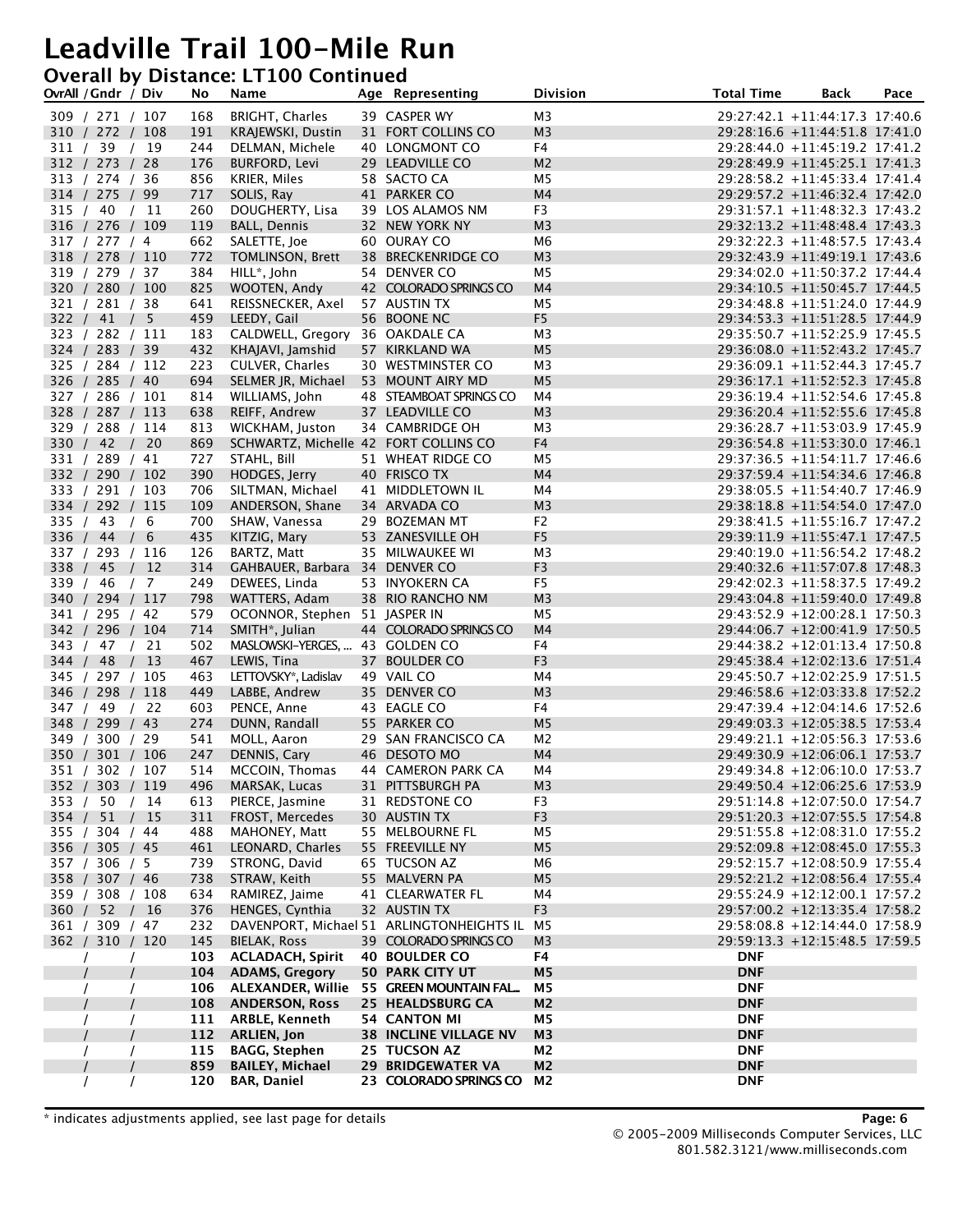### **Overall by Distance: LT100 Continued**

| OvrAll / Gndr / Div | No         | Name                                               | Age Representing           | Division             | <b>Total Time</b>        | Back | Pace |
|---------------------|------------|----------------------------------------------------|----------------------------|----------------------|--------------------------|------|------|
|                     | 124        | <b>BARSZCZ, Kevin</b>                              | <b>48 MONUMENT CO</b>      | Μ4                   | <b>DNF</b>               |      |      |
|                     | 125        | <b>BARTONE, Edward</b>                             | <b>45 NORTHVILLE MI</b>    | Μ4                   | <b>DNF</b>               |      |      |
|                     | 129        | BATTAGLINO, Alberto 44 FORT WORTH TX               |                            | M4                   | <b>DNF</b>               |      |      |
|                     | 132        | <b>BEAUVAIS, Sandy</b>                             | <b>49 KILLINGWORTH CT</b>  | F4                   | <b>DNF</b>               |      |      |
|                     | 139        | <b>BENNETT, Andrew</b>                             | <b>37 HINGHAM MA</b>       | М3                   | <b>DNF</b>               |      |      |
|                     | 140        | <b>BENNETT, Bradley</b>                            | 54 MISSOULA MT             | M <sub>5</sub>       | <b>DNF</b>               |      |      |
|                     | 141        | <b>BERGHAUSER, Phillip</b>                         | 45 ECKERT CO               | Μ4                   | <b>DNF</b>               |      |      |
|                     | 142        | <b>BERTOLET, Matt</b>                              | 28 SANTA BARBARA CA        | M2                   | <b>DNF</b>               |      |      |
|                     | 143        | <b>BETTS, Richard</b>                              | <b>39 BOULDER CO</b>       | M3                   | <b>DNF</b>               |      |      |
|                     | 148        | <b>BIRMINGHAM, Paul</b>                            | <b>50 BALBRIGANN IRE</b>   | M <sub>5</sub>       | <b>DNF</b>               |      |      |
|                     | 149        | <b>BISHOP, Brad</b>                                | <b>25 KANSAS CITY MO</b>   | М2                   | <b>DNF</b>               |      |      |
|                     | 153        | <b>BLANKENSHIP, David</b>                          | <b>61 TALLMADGE OH</b>     | M6                   | <b>DNF</b>               |      |      |
|                     | 154        | <b>BLOODWORTH, Kristi</b> 41 MINTURN CO            |                            | F4                   | <b>DNF</b>               |      |      |
|                     | 156        | <b>BOARD, Wayne</b>                                | <b>40 MAPLE GROVE MN</b>   | M4                   | <b>DNF</b>               |      |      |
|                     | 861        | BONO, Steven Scot 43 MEDFORD CO                    |                            | M4                   | <b>DNF</b>               |      |      |
|                     | 158        | <b>BOSTOW, Jeff</b>                                | 54 APPLE VALLEY MN         | M <sub>5</sub>       | <b>DNF</b>               |      |      |
|                     | 159        | <b>BOTCH, Brian</b>                                | 37 MIDLAND TX              | M3                   | <b>DNF</b>               |      |      |
|                     | 166        | <b>BRENDEN, Dan</b>                                | 59 PHOENIX AZ              | M <sub>5</sub>       | <b>DNF</b>               |      |      |
|                     | 167        | <b>BRENNAN, Tommy</b>                              | 39 POTEAU OK               | M3                   | <b>DNF</b>               |      |      |
|                     | 851        | <b>BROWN, Beth</b>                                 | <b>30 LEADVILLE CO</b>     | F3                   | <b>DNF</b>               |      |      |
|                     | 172        | <b>BROWN, Michael</b>                              | 47 TIFFIN OH               | M4                   | <b>DNF</b>               |      |      |
|                     | 173        | <b>BROWN, Nicole</b>                               | <b>35 EAST HORSLEY GBR</b> | F <sub>3</sub>       | <b>DNF</b>               |      |      |
|                     | 177        | <b>BURMAN, Kevin</b>                               | <b>31 CENTRALIA WA</b>     | M3                   | <b>DNF</b>               |      |      |
|                     | 858        | CALLAHAN, Dennis 39 LYONS CO                       |                            | M <sub>3</sub>       | <b>DNF</b>               |      |      |
|                     | 185        | <b>CARBONE, Gunnison 37 ORLANDO FL</b>             |                            | M3                   | <b>DNF</b>               |      |      |
|                     | 187        | <b>CARVER, Beverly</b>                             | 50 COLORADO SPRINGS CO     | F <sub>5</sub>       | <b>DNF</b>               |      |      |
|                     | 189        | CASSIDY, John                                      | 45 COLORADO SPRINGS CO     | M4                   | <b>DNF</b>               |      |      |
|                     | 194        | <b>CHAPPELL, Ken</b>                               | <b>42 LEBANON MO</b>       | M4                   | <b>DNF</b>               |      |      |
|                     | 195        | <b>CHESTER, Todd</b>                               | 35 BEND OR                 | M3                   | <b>DNF</b>               |      |      |
|                     | 200        | <b>CLARK, Robert</b>                               | 35 AUSTIN TX               | M <sub>3</sub>       | <b>DNF</b>               |      |      |
|                     | 15         | <b>CLEMONS, Lynette</b>                            | <b>36 LEADVILLE CO</b>     | F3                   | <b>DNF</b>               |      |      |
|                     | 203        | <b>COATS, Dan</b>                                  | <b>54 LONGMONT CO</b>      | M5                   | <b>DNF</b>               |      |      |
|                     | 206        | CONRAD, Anthony 26 BOULDER CO                      |                            | M <sub>2</sub>       | <b>DNF</b>               |      |      |
|                     | 207        | <b>CONRAD, Steve</b>                               | 50 NEDERLAND CO            | M <sub>5</sub>       | <b>DNF</b>               |      |      |
|                     | 212        | <b>COONROD, Kurt</b>                               | 50 ALBUQUERQUE NM          | М5                   | <b>DNF</b>               |      |      |
|                     | 854        | CORFIELD, Charles 51 BOULDER CO                    |                            | M <sub>5</sub>       | <b>DNF</b>               |      |      |
|                     | 217        | CRAIN, Sam                                         | 58 MEMPHIS TN              | Μ5                   | <b>DNF</b>               |      |      |
|                     | 220        | <b>CROLEY, Philip</b>                              | <b>35 BOULDER CO</b>       | M3                   | <b>DNF</b>               |      |      |
|                     | 44         | <b>CRONIN, Kelly</b>                               | 33 YOSEMITE CA             | F3                   | <b>DNF</b>               |      |      |
|                     | 222        | CULLIGAN*, Patrick 25 GOLDEN CO                    |                            | M <sub>2</sub>       | <b>DNF</b>               |      |      |
|                     | 225        | <b>CUNNINGHAM, Dave 46 SUPERIOR CO</b>             |                            | Μ4                   | <b>DNF</b>               |      |      |
|                     | 230        | DAQUIN, Jean-jacques 71 MONTROSE CO                |                            | <b>M7</b>            | <b>DNF</b>               |      |      |
|                     | 231        | DAUGHERTY, Greyson 23 CARRBORO NC                  |                            | М2                   | <b>DNF</b>               |      |      |
|                     | 233        | DAVIS, Allen M                                     | <b>46 SAN FRANCISCO CA</b> | M4                   | <b>DNF</b>               |      |      |
|                     | 241        | <b>DEITLAF, Leon</b>                               | 51 PLEASANT GROVE UT M5    |                      | <b>DNF</b>               |      |      |
|                     | 242        | <b>DELBECQ, Carrie</b>                             | 38 AUSTIN TX               | F <sub>3</sub>       | <b>DNF</b>               |      |      |
|                     | 246        | <b>DENBERG, Aaron</b>                              | 43 TUCSON AZ               | Μ4                   | <b>DNF</b>               |      |      |
|                     | 251        | DEWITT, Paul                                       | <b>42 PALMER LAKE CO</b>   | M <sub>4</sub>       | <b>DNF</b>               |      |      |
|                     | 252        | DICKEY, Bill                                       | <b>70 ARCADIA CA</b>       | M7                   | <b>DNF</b>               |      |      |
|                     | 259        | DORGAN, Jason                                      | <b>44 MADISON WI</b>       | М4                   | <b>DNF</b>               |      |      |
|                     | 860        | <b>DORSEY, Rico</b>                                | <b>44 MORROW GA</b>        | M4                   | <b>DNF</b>               |      |      |
|                     | 261        | DOWELL, Alan                                       | 52 FLAGSTAFF AZ            | M <sub>5</sub>       | <b>DNF</b>               |      |      |
|                     | 266        | <b>DUARTE, Noah</b>                                | 35 OSSINING NY             | М3                   | <b>DNF</b>               |      |      |
|                     | 268        | DUMITRESCU, Bogie 35 CHELMSFORD MA                 |                            | M3                   | <b>DNF</b>               |      |      |
|                     | 270        | <b>DUNLAP, Ron</b>                                 | 71 REDDING CA              | M7                   | <b>DNF</b>               |      |      |
|                     | 276        | <b>DUPUIS, Rebecca</b>                             | <b>26 BUXTON ME</b>        | F <sub>2</sub>       | <b>DNF</b>               |      |      |
|                     | 280        | <b>EDGERTON, Chase</b>                             | 26 NORTH BARRINGTON IL     | M <sub>2</sub>       | <b>DNF</b>               |      |      |
|                     | 283        | <b>EKBLAD, Erin</b>                                | 29 DENVER CO               | F <sub>2</sub>       | <b>DNF</b>               |      |      |
|                     | 286<br>288 | <b>FARRELL, Devin</b>                              | <b>45 LOS ALAMOS NM</b>    | Μ4                   | <b>DNF</b>               |      |      |
|                     | 290        | <b>FARVER, Lee</b>                                 | 33 DENVER CO               | M <sub>3</sub>       | <b>DNF</b>               |      |      |
|                     |            | <b>FERRARI, Guido</b>                              | <b>49 DURHAM NC</b>        | Μ4<br>M <sub>2</sub> | <b>DNF</b>               |      |      |
|                     | 292<br>293 | <b>FETTEROLF, Jacob</b><br><b>FETTEROLF, Jared</b> | 21 FT WORTH TX             | M2                   | <b>DNF</b><br><b>DNF</b> |      |      |
|                     |            |                                                    | 21 SAN ANGELO TX           |                      |                          |      |      |

\* indicates adjustments applied, see last page for details **Page: 7**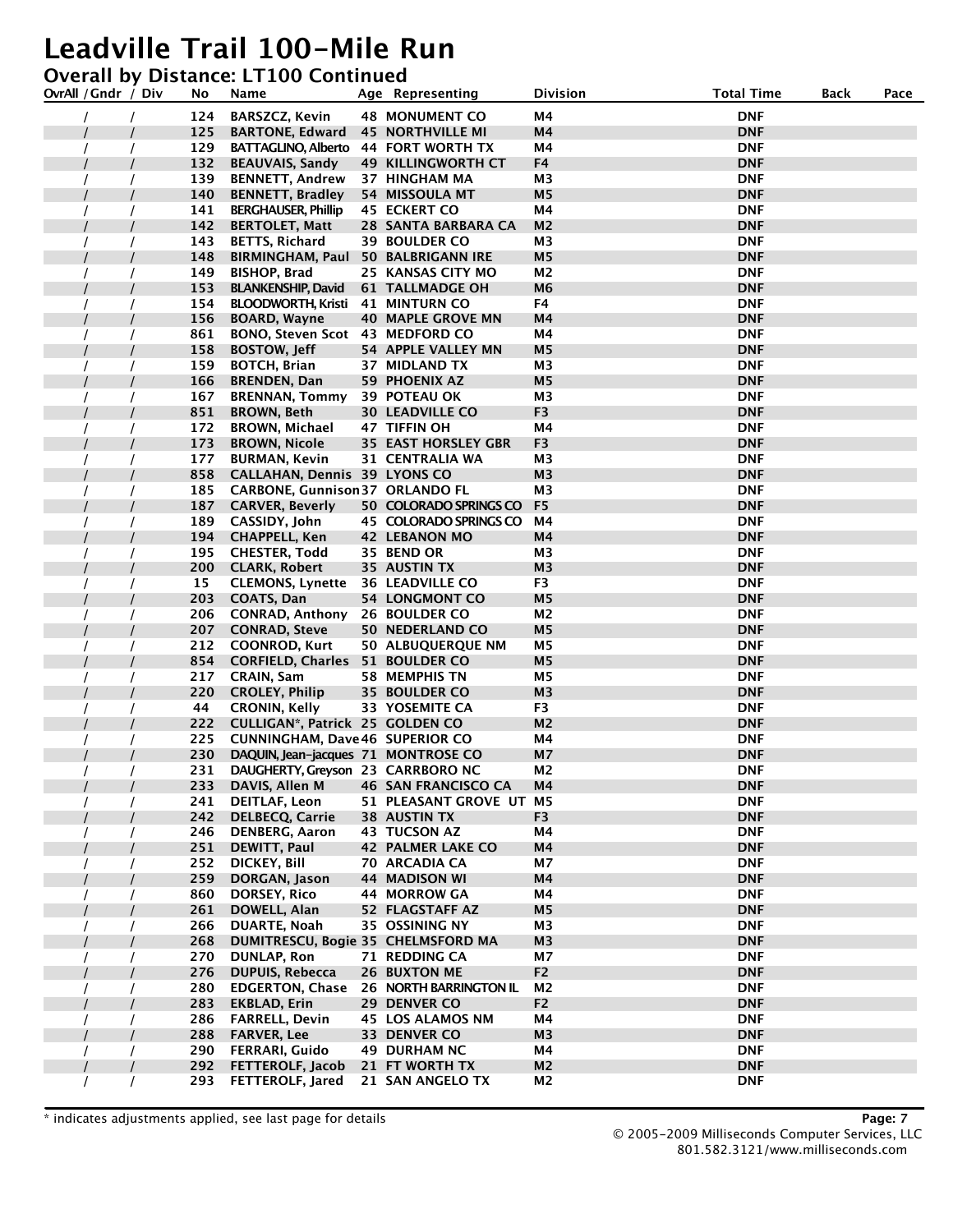#### **Overall by Distance: LT100 Continued**

| OvrAll / Gndr / Div | No  | Name                                  |    | Age Representing            | Division       | <b>Total Time</b> | Back | Pace |
|---------------------|-----|---------------------------------------|----|-----------------------------|----------------|-------------------|------|------|
|                     | 296 | FINLAY, Rob                           |    | 25 DENVER CO                | M <sub>2</sub> | <b>DNF</b>        |      |      |
|                     | 297 | <b>FISCHER, Barry</b>                 |    | 38 REMER MN                 | M <sub>3</sub> | <b>DNF</b>        |      |      |
|                     | 301 | <b>FLANAGAN, Will</b>                 |    | 22 DENVER CO                | M <sub>2</sub> | <b>DNF</b>        |      |      |
|                     | 306 | <b>FOWLER, Michael</b>                |    | 25 NEW YORK NY              | M2             | <b>DNF</b>        |      |      |
|                     | 308 | <b>FRIAS, Domingo</b>                 |    | 28 EDMOND OK                | M2             | <b>DNF</b>        |      |      |
|                     | 312 | <b>FUERST, Gary</b>                   |    | <b>58 FENTON MO</b>         | M <sub>5</sub> | <b>DNF</b>        |      |      |
|                     | 315 | <b>GAINES, Brian</b>                  |    | <b>38 BARTLETT IL</b>       | M3             | <b>DNF</b>        |      |      |
|                     | 319 | <b>GANGER, Rob</b>                    |    | <b>43 ENGLEWOOD CO</b>      | M4             | <b>DNF</b>        |      |      |
|                     | 321 | <b>GARDNER, Bryan</b>                 |    | <b>42 LIBERTY MO</b>        | Μ4             | <b>DNF</b>        |      |      |
|                     | 327 | GERASOPOULOS, Vasi 36 GOLDEN CO       |    |                             | M <sub>3</sub> | <b>DNF</b>        |      |      |
|                     | 329 | <b>GIBSON, Don</b>                    |    | 65 MARIETTA GA              | M6             | <b>DNF</b>        |      |      |
|                     | 331 | <b>GILBERT, Micky</b>                 |    | <b>39 WHEAT RIDGE CO</b>    | M <sub>3</sub> | <b>DNF</b>        |      |      |
|                     | 333 | <b>GLASSCOCK, Mike</b>                |    | 62 AMARILLO TX              | M6             | <b>DNF</b>        |      |      |
|                     | 339 | <b>GOOD, Harry</b>                    |    | <b>60 OWINGS MILLS MD</b>   | M <sub>6</sub> | <b>DNF</b>        |      |      |
|                     | 343 | <b>GREENBERG, David 45 DURANGO CO</b> |    |                             | Μ4             | <b>DNF</b>        |      |      |
|                     | 344 | <b>GRIMES, Keith</b>                  |    | 51 COLORADO SPRINGS CO      | M <sub>5</sub> | <b>DNF</b>        |      |      |
|                     | 347 | <b>GUNN, Drew</b>                     |    | <b>36 DURANGO CO</b>        | M3             | <b>DNF</b>        |      |      |
|                     | 348 | <b>GUTIERREZ, Kody</b>                |    | 34 KERSEY CO                | M <sub>3</sub> | <b>DNF</b>        |      |      |
|                     | 349 | HAASE*, David                         |    | 42 FOND DU LAC WI           | M4             | <b>DNF</b>        |      |      |
|                     | 350 | <b>HAGEN, Julie</b>                   |    | <b>42 DUMONT CO</b>         | F4             | <b>DNF</b>        |      |      |
|                     | 351 | HAGOOD, David                         |    | 39 COLORADO SPRINGS CO      | M <sub>3</sub> | <b>DNF</b>        |      |      |
|                     | 357 | <b>HAMILTON, Melynda</b>              |    | <b>39 EVERGREEN CO</b>      | F <sub>3</sub> | <b>DNF</b>        |      |      |
|                     | 358 | HAMOS, Brian                          |    | <b>47 SALT LAKE CITY UT</b> | Μ4             | <b>DNF</b>        |      |      |
|                     | 51  | <b>HANSON, Corey</b>                  |    | 33 BELLVUE CO               | M <sub>3</sub> | <b>DNF</b>        |      |      |
|                     | 365 | <b>HARTING, Sandra</b>                |    | <b>49 LEADVILLE CO</b>      | F4             | <b>DNF</b>        |      |      |
|                     | 369 | HASSELBACK, Chris 38 CASTLE ROCK CO   |    |                             | M <sub>3</sub> | <b>DNF</b>        |      |      |
|                     | 70  | <b>HELLER, Ed</b>                     |    | <b>48 ALBUQUERQUE NM</b>    | M4             | <b>DNF</b>        |      |      |
|                     | 378 | <b>HERING, Ted</b>                    |    | 34 FPO JPN                  | M3             | <b>DNF</b>        |      |      |
|                     | 381 | <b>HEWETT, Lynne</b>                  |    | 45 NYC NY                   | F4             | <b>DNF</b>        |      |      |
|                     | 386 | HINSON, Keith                         |    | <b>38 FRANKLIN TN</b>       | M <sub>3</sub> | <b>DNF</b>        |      |      |
|                     | 388 | HOBBS, John                           |    | <b>65 EVERGREEN CO</b>      | M6             | <b>DNF</b>        |      |      |
|                     | 389 | <b>HODGES, Michael</b>                |    | <b>32 ESTES PARK CO</b>     | M3             | <b>DNF</b>        |      |      |
|                     | 864 | <b>HOLGERS, Karla</b>                 |    | <b>31 LITTLETON CO</b>      | F3             | <b>DNF</b>        |      |      |
|                     | 394 | <b>HOLTZ, Allan</b>                   |    | <b>60 OAKDALE MN</b>        | M <sub>6</sub> | <b>DNF</b>        |      |      |
|                     | 402 | HOY, Jason                            |    | 41 ALBUQUERQUE NM           | Μ4             | <b>DNF</b>        |      |      |
|                     | 403 | <b>HUDSON, Sean</b>                   |    | <b>39 BOULDER CO</b>        | M <sub>3</sub> | <b>DNF</b>        |      |      |
|                     | 404 | <b>HURST, Charles</b>                 |    | <b>52 GERMANTOWN TN</b>     | M5             | <b>DNF</b>        |      |      |
|                     | 850 | <b>IMRIE, Curtis</b>                  |    | <b>63 BUENA VISTA CO</b>    | M <sub>6</sub> | <b>DNF</b>        |      |      |
|                     | 407 | JACKSON, Kara                         |    | 24 PARKER CO                | F <sub>2</sub> | <b>DNF</b>        |      |      |
|                     | 868 | JAMES, Callie                         | 27 |                             | F <sub>2</sub> | <b>DNF</b>        |      |      |
|                     | 411 | JOHNSON, Denny                        |    | <b>61 LEADVILLE CO</b>      | M6             | <b>DNF</b>        |      |      |
|                     | 417 | JORGENSEN, Fred                       |    | 62 DENVER CO                | M <sub>6</sub> | <b>DNF</b>        |      |      |
|                     | 418 | <b>JUSTICE, Chris</b>                 |    | 41 BOULDER CO               | M4             | <b>DNF</b>        |      |      |
|                     | 419 | <b>KAISER, Burke</b>                  |    | <b>46 BUENA VISTA CO</b>    | Μ4             | <b>DNF</b>        |      |      |
|                     | 421 | KAPKE, Dan                            |    | <b>59 LINCOLN NE</b>        | M5             | <b>DNF</b>        |      |      |
|                     | 423 | <b>KEEFE, Ryan</b>                    |    | <b>36 LANGLEY CAN</b>       | M <sub>3</sub> | <b>DNF</b>        |      |      |
|                     | 429 | <b>KETCHELL, Bob</b>                  |    | <b>54 WILMINGTON NY</b>     | M5             | <b>DNF</b>        |      |      |
|                     | 430 | KETCHELL, Jennifer 29 NEWINGTON CT    |    |                             | F <sub>2</sub> | <b>DNF</b>        |      |      |
|                     | 862 | <b>KOERNER, Hal</b>                   |    | <b>34 ASHLAND OR</b>        | M <sub>3</sub> | <b>DNF</b>        |      |      |
|                     | 440 | <b>KOHLER, Keith</b>                  |    | <b>38 PLYMOUTH MI</b>       | M <sub>3</sub> | <b>DNF</b>        |      |      |
|                     | 443 | <b>KRAKKER, Joe</b>                   |    | 25 ENGLEWOOD CO             | M <sub>2</sub> | <b>DNF</b>        |      |      |
|                     | 444 | <b>KRAMER, Lukas</b>                  |    | 25 TUCSON AZ                | M <sub>2</sub> | <b>DNF</b>        |      |      |
|                     | 865 | <b>KRUPICKA, Anton</b>                |    | 27 BOULDER CO               | М2             | <b>DNF</b>        |      |      |
|                     | 452 | LACROIX, Sherpa John 28 EPPING NH     |    |                             | M <sub>2</sub> | <b>DNF</b>        |      |      |
|                     | 458 | LEE, Nick                             |    | 30 COLORADO SPRINGS CO      | M3             | <b>DNF</b>        |      |      |
|                     | 460 | LEFEVER, John                         |    | <b>40 LINCOLN NE</b>        | M4             | <b>DNF</b>        |      |      |
|                     | 462 | <b>LEPPERT, Cory</b>                  |    | 35 COLORADO SPRINGS CO      | M <sub>3</sub> | <b>DNF</b>        |      |      |
|                     | 465 | <b>LEWIS, Reuben</b>                  |    | 29 BUENA VISTA CO           | M <sub>2</sub> | <b>DNF</b>        |      |      |
|                     | 469 | LILLY, Richard                        |    | 47 SHELBY NC                | M4             | <b>DNF</b>        |      |      |
|                     | 477 | LOWRY, Shannon                        |    | <b>34 GUNNISON CO</b>       | F3             | <b>DNF</b>        |      |      |
|                     | 480 | LUTHER, Joey                          |    | <b>31 BOULDER CO</b>        | M3             | <b>DNF</b>        |      |      |
|                     | 482 | LYNE, Timothy                         |    | <b>28 SANTA MONICA CA</b>   | M <sub>2</sub> | <b>DNF</b>        |      |      |
|                     | 486 | <b>MAGUIRE, Timothy</b>               |    | 44 MISSION VIEJO CA         | M4             | <b>DNF</b>        |      |      |

\* indicates adjustments applied, see last page for details **Page: 8**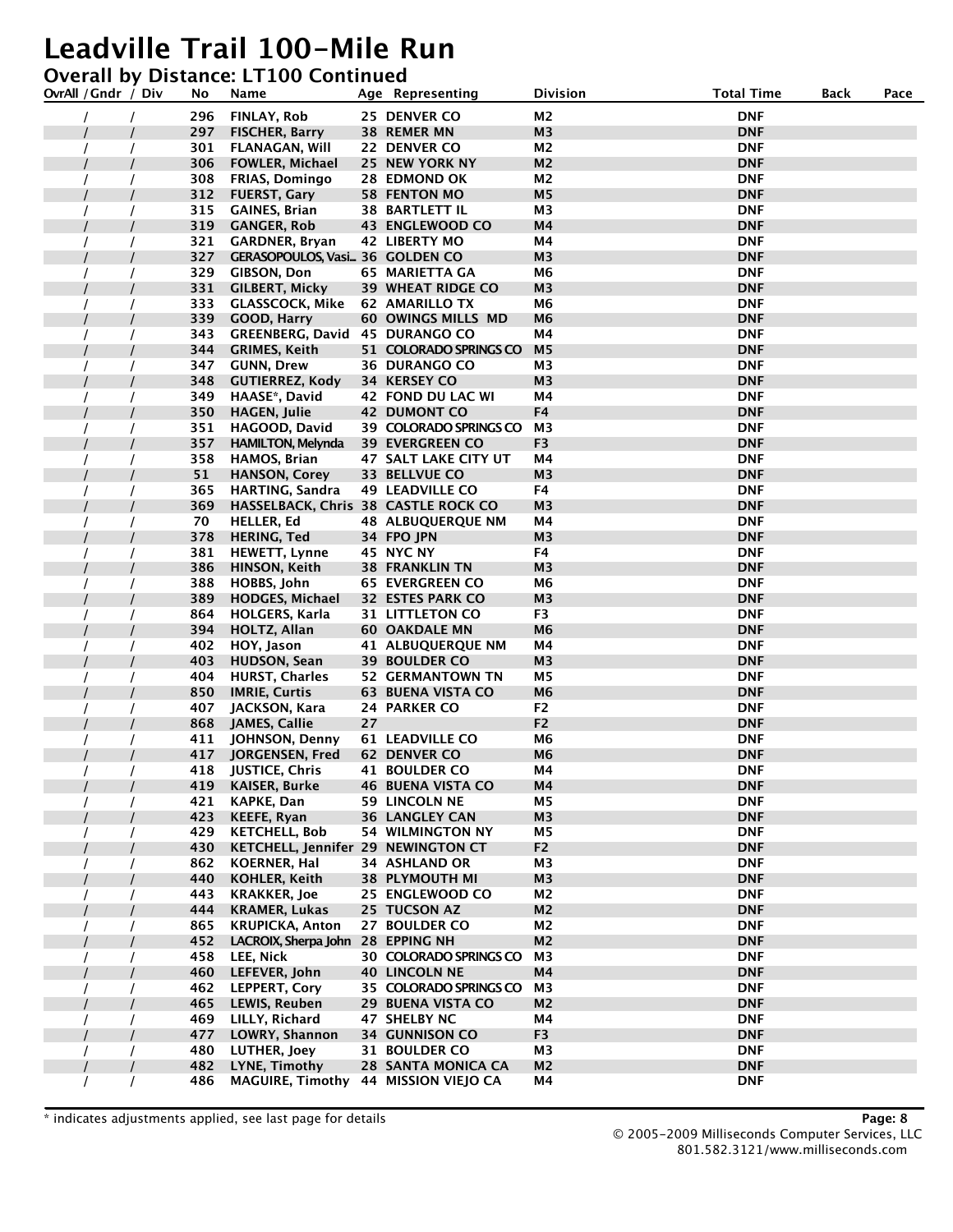#### **Overall by Distance: LT100 Continued**

| OvrAll / Gndr / Div |  | No         | Name                                      | Age Representing                                  | Division             | <b>Total Time</b>        | Back | Pace |
|---------------------|--|------------|-------------------------------------------|---------------------------------------------------|----------------------|--------------------------|------|------|
|                     |  | 489        | <b>MANGOLD, Carolyn 48 AUSTIN TX</b>      |                                                   | F4                   | <b>DNF</b>               |      |      |
|                     |  | 492        | <b>MANTER, Dan</b>                        | <b>40 FORT COLLINS CO</b>                         | M4                   | <b>DNF</b>               |      |      |
|                     |  | 493        | <b>MANTHEY, David</b>                     | 37 DENVER CO                                      | M <sub>3</sub>       | <b>DNF</b>               |      |      |
|                     |  | 494        | <b>MANUEL, Stanley</b>                    | <b>52 LAFAYETTE LA</b>                            | M5                   | <b>DNF</b>               |      |      |
|                     |  | 500        | <b>MARTIN, Tim</b>                        | <b>43 FENTON MI</b>                               | Μ4                   | DNF                      |      |      |
|                     |  | 510        | <b>MCALISTER, Jason</b>                   | 31 TUSTIN CA                                      | M <sub>3</sub>       | <b>DNF</b>               |      |      |
|                     |  | 518        | <b>MCDONNELL, Phillip</b>                 | <b>32 PLEASANTON CA</b>                           | M3                   | <b>DNF</b>               |      |      |
|                     |  | 521        | <b>MCGUIRE, John</b>                      | 55 DENVER CO                                      | M <sub>5</sub>       | <b>DNF</b>               |      |      |
|                     |  | 523        |                                           | MCLAUGHLIN, Lauren 24 GREENWOOD VILLAGE           | F <sub>2</sub>       | <b>DNF</b>               |      |      |
|                     |  | 526        | <b>MCQUINN, Linda</b>                     | 53 ESTES PARK CO                                  | F <sub>5</sub>       | <b>DNF</b>               |      |      |
|                     |  | 527        | <b>MCWATTERS, Chris 29 ROCKSPRINGS TX</b> |                                                   | M <sub>2</sub>       | DNF                      |      |      |
|                     |  | 528        | <b>MERCIL, Bob</b>                        | <b>70 BROOMFIELD CO</b>                           | M7                   | <b>DNF</b>               |      |      |
|                     |  | 529        | MEREDITH, Lawrence 52 GLEN HAVEN CO       |                                                   | М5                   | <b>DNF</b>               |      |      |
|                     |  | 530        | MESSENGER, Arthur 61 SAMMAMISH WA         |                                                   | M6                   | <b>DNF</b>               |      |      |
|                     |  | 536        | <b>MILLER, Andrew</b>                     | 21 USAFA CO                                       | M <sub>2</sub>       | <b>DNF</b>               |      |      |
|                     |  | 539        | <b>MITROS, Timothy</b>                    | 51 COLORADO SPRINGS CO                            | M <sub>5</sub>       | <b>DNF</b>               |      |      |
|                     |  | 545        | MONTGOMERY, Gord 41 AUSTIN TX             |                                                   | Μ4                   | DNF                      |      |      |
|                     |  | 546        | MONTIEL, Jose Alberto 32 MEXICO CITY MEX  |                                                   | M <sub>3</sub>       | <b>DNF</b>               |      |      |
|                     |  | 547        | <b>MOORE, Abran</b>                       | <b>30 WINSTON SALEM NC</b>                        | M3                   | <b>DNF</b>               |      |      |
|                     |  | 550        | <b>MORENO, Francisco 48 MCALLEN TX</b>    |                                                   | M4                   | <b>DNF</b>               |      |      |
|                     |  | 551        | <b>MORRILL, Matt</b>                      | 31 STEAMBOAT SPRINGS CO M3                        |                      | <b>DNF</b>               |      |      |
|                     |  | 552        | <b>MORRIS, Doug</b>                       | <b>56 INDIANAPOLIS IN</b>                         | M <sub>5</sub>       | <b>DNF</b>               |      |      |
|                     |  | 553        | <b>MOYLE, Bill</b>                        | <b>71 LONE TREE CO</b>                            | М7                   | DNF                      |      |      |
|                     |  | 555        | MUNDING, Michael 29 LAS VEGAS NV          |                                                   | M <sub>2</sub>       | <b>DNF</b>               |      |      |
|                     |  | 556        | <b>MURRAY, Brian</b>                      | 37 ALBUQUERQUE NM                                 | M3                   | <b>DNF</b>               |      |      |
|                     |  | 33         | <b>MURRI, Morgan</b>                      | <b>45 PAGOSA SPRINGS CO</b>                       | M4                   | <b>DNF</b>               |      |      |
|                     |  | 558        | NADON, Norman                             | 41 ORANGEVILLE CAN                                | Μ4                   | <b>DNF</b>               |      |      |
|                     |  | 562        | <b>NEDELCU, Ciprian</b>                   | <b>37 BROOKLYN NY</b>                             | M3                   | <b>DNF</b>               |      |      |
|                     |  | 563        | NEGORO, Yuki                              | 49 FORT LEE NJ                                    | M4                   | DNF                      |      |      |
|                     |  | 566        | <b>NELSON, Travis</b>                     | <b>32 AURORA CO</b>                               | M <sub>3</sub>       | <b>DNF</b>               |      |      |
|                     |  | 567        | <b>NESBETT, Scott</b>                     | <b>43 CENTENNIAL CO</b>                           | M4                   | DNF                      |      |      |
|                     |  | 568        | NESKE <sup>*</sup> , Cal                  | <b>39 BOULDER CO</b>                              | M3                   | <b>DNF</b>               |      |      |
|                     |  | 570        | NEWTON, Jim                               | <b>63 AMARILLO TX</b>                             | M <sub>6</sub>       | <b>DNF</b>               |      |      |
|                     |  | 572        | NISHIDE, Yukiko                           | 48 RYE NY                                         | F4                   | <b>DNF</b>               |      |      |
|                     |  | 573        | NORMAN, Todd                              | 42 COLORADO SPRINGS CO                            | M4                   | DNF                      |      |      |
|                     |  | 574        | <b>NORRIS, Cameron</b>                    | <b>29 AURORA CO</b>                               | M <sub>2</sub>       | <b>DNF</b>               |      |      |
|                     |  | 580        | OGLESBY, Katie                            | <b>38 LITTLETON CO</b>                            | F3                   | DNF                      |      |      |
|                     |  | 583        | <b>OMALLEY, Brian</b>                     | <b>36 DENVER CO</b>                               | M3                   | <b>DNF</b>               |      |      |
|                     |  | 585        | <b>ORCUTT, Robert</b>                     | 42 HUNTINGTON BEACH CA                            | М4                   | <b>DNF</b>               |      |      |
|                     |  | 587        | <b>OSTROM, Jason</b>                      | 34 FT. COLLINS CO                                 | M <sub>3</sub>       | <b>DNF</b>               |      |      |
|                     |  | 590        | PACE, Tom                                 | 53 EDMOND OK                                      | M5                   | DNF                      |      |      |
|                     |  | 591        | PALECKOVA, Iva                            | 26 AUSTIN TX                                      | F <sub>2</sub>       | <b>DNF</b>               |      |      |
|                     |  | 592        | <b>PARKS, Michael</b>                     | <b>29 CIMARRON CO</b>                             | M2                   | DNF                      |      |      |
|                     |  | 598        | PEARSON, Karen                            | 46 ALPHARETTA GA                                  | F4                   | <b>DNF</b>               |      |      |
|                     |  | 601        | PEINADO, Marco                            | 23 LEADVILLE CO                                   | M2                   | <b>DNF</b>               |      |      |
|                     |  | 606        | PERRY, Zack                               | 36 CHICAGO IL                                     | M3                   | <b>DNF</b>               |      |      |
|                     |  | 610        | PHILLIPS, Brant                           | 21 CASTLE ROCK CO                                 | M2                   | <b>DNF</b>               |      |      |
|                     |  | 611        | PHILLIPS, John                            | <b>50 GERMANTOWN TN</b>                           | M <sub>5</sub>       | <b>DNF</b>               |      |      |
|                     |  | 29         | POLAND, Mike                              | 43 ESTES PARK CO                                  | М4                   | <b>DNF</b>               |      |      |
|                     |  | 618        | POMEROY, Richard                          | <b>45 GUILDFORD GBR</b>                           | M4                   | <b>DNF</b>               |      |      |
|                     |  | 623<br>624 | PRATT, Mark                               | 21 CARY NC<br>32 MISSOULA MT                      | M2                   | <b>DNF</b>               |      |      |
|                     |  |            | <b>PRESTON, Francis</b>                   |                                                   | M3                   | <b>DNF</b>               |      |      |
|                     |  | 626<br>627 | PURDY, Phil<br><b>PYE, Steve</b>          | <b>42 FORT COLLINS CO</b><br>48 HIGHLANDS RANCHCC | Μ4<br>M <sub>4</sub> | <b>DNF</b><br><b>DNF</b> |      |      |
|                     |  |            |                                           |                                                   |                      |                          |      |      |
|                     |  | 629        | PYLE, Laura                               | 39 DENVER CO                                      | F <sub>3</sub>       | <b>DNF</b><br><b>DNF</b> |      |      |
|                     |  | 630<br>632 | <b>QUANDT, Kris</b>                       | <b>36 JACKSON WY</b><br><b>61 LEADVILLE CO</b>    | M3<br>M <sub>6</sub> | <b>DNF</b>               |      |      |
|                     |  | 633        | RAINEY, John<br><b>RAMBACH, Whit</b>      | <b>43 CARMEL CA</b>                               | M4                   | <b>DNF</b>               |      |      |
|                     |  | 636        | <b>REDENTE, Ed</b>                        | <b>59 FORT COLLINS CO</b>                         | М5                   | <b>DNF</b>               |      |      |
|                     |  | 637        | <b>REED, Tim</b>                          | 44 ASPEN CO                                       | M4                   | <b>DNF</b>               |      |      |
|                     |  | 644        | RICE*, John                               | 31 DENVER CO                                      | M3                   | <b>DNF</b>               |      |      |
|                     |  | 648        | <b>ROBERTSON, Joy</b>                     | <b>52 LAFAYETTE CO</b>                            | F <sub>5</sub>       | <b>DNF</b>               |      |      |
|                     |  | 846        | <b>ROBISON, Wendell</b>                   | 58 SHERIDAN WY                                    | M5                   | <b>DNF</b>               |      |      |
|                     |  |            |                                           |                                                   |                      |                          |      |      |

\* indicates adjustments applied, see last page for details **Page: 9**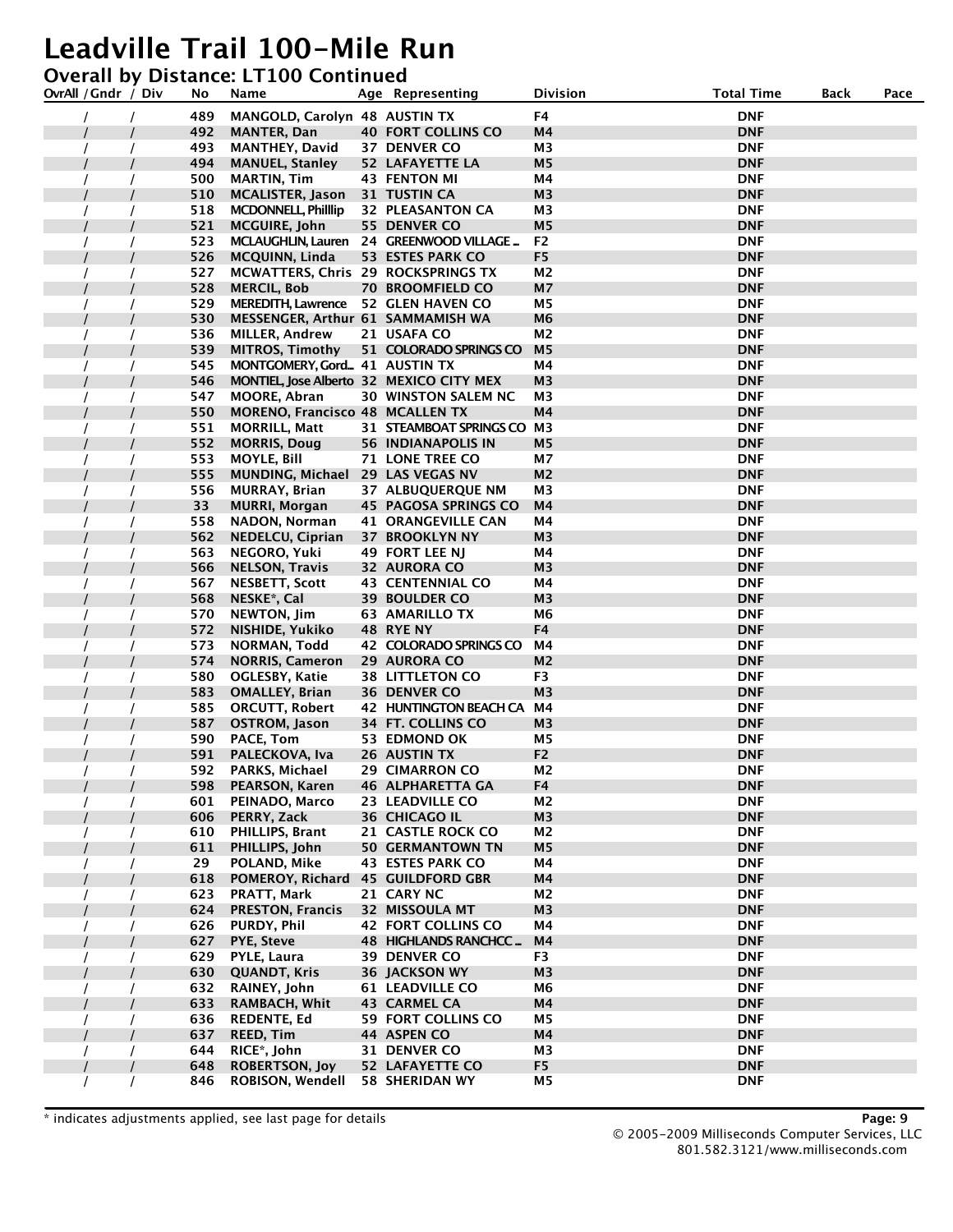#### **Overall by Distance: LT100 Continued**

| OvrAll / Gndr / Div | No  | Name                                     | Age Representing                           | <b>Division</b> | <b>Total Time</b> | <b>Back</b> | Pace |
|---------------------|-----|------------------------------------------|--------------------------------------------|-----------------|-------------------|-------------|------|
|                     | 649 | RODRIGUEZ, Albert 26 YOSEMITE CA         |                                            | M <sub>2</sub>  | <b>DNF</b>        |             |      |
|                     | 650 | <b>ROGERS, Andrew</b>                    | 39 KATY TX                                 | M3              | <b>DNF</b>        |             |      |
|                     | 652 | ROMERO, Jason                            | <b>40 DENVER CO</b>                        | Μ4              | DNF               |             |      |
|                     | 653 | <b>ROSE, Steven</b>                      | <b>38 DEARBORN HEIGHTS MI</b>              | M <sub>3</sub>  | <b>DNF</b>        |             |      |
|                     | 654 | ROSENBERG, Dan                           | 32 COLLINGSWOOD NJ                         | M3              | <b>DNF</b>        |             |      |
|                     | 656 | <b>ROSSER, Rob</b>                       | 41 CASPER WY                               | M4              | <b>DNF</b>        |             |      |
|                     | 658 |                                          | ROZMARIN, Christoph 43 COLORADO SPRINGS CO | М4              | <b>DNF</b>        |             |      |
|                     | 664 | SALISBURY, Brandon 27 MANITOU SPRINGS CO |                                            | M2              | <b>DNF</b>        |             |      |
|                     | 672 | <b>SCHAUMAN, John</b>                    | 37 PLATTSBURGH NY                          | M3              | DNF               |             |      |
|                     | 673 | <b>SCHEMEL, Straten</b>                  | <b>24 HARRISVILLE WV</b>                   | M <sub>2</sub>  | <b>DNF</b>        |             |      |
|                     | 677 | SCHLOTTERBACK, Bry 39 KNOXVILLE IA       |                                            | M3              | <b>DNF</b>        |             |      |
|                     | 678 | <b>SCHLUESSLER, Justin</b>               | 37 PEYTON CO                               | M <sub>3</sub>  | <b>DNF</b>        |             |      |
|                     | 679 | <b>SCHMIDT, Daniel</b>                   | 52 SALIDA CO                               | M <sub>5</sub>  | <b>DNF</b>        |             |      |
|                     | 686 | SCOGGINS, Michael 29 TULSA OK            |                                            | M2              | <b>DNF</b>        |             |      |
|                     | 690 | SCRIMAGER, Aaron 35 PANAMA CITY FL       |                                            | M3              | DNF               |             |      |
|                     | 692 | <b>SEEBOHAR, Bob</b>                     | <b>38 LITTLETON CO</b>                     | M <sub>3</sub>  | <b>DNF</b>        |             |      |
|                     | 693 | SELL, John                               | <b>39 BOULDER CO</b>                       | ΜЗ              | <b>DNF</b>        |             |      |
|                     | 699 | SHARP, John                              | 32 SELMA TX                                | M <sub>3</sub>  | <b>DNF</b>        |             |      |
|                     | 702 | <b>SHWER, Steven</b>                     | 53 TAMPA FL                                | M5              | <b>DNF</b>        |             |      |
|                     | 703 | SIEBER, Jason                            | 24 COLORADO SPRINGS CO M2                  |                 | <b>DNF</b>        |             |      |
|                     | 704 | SIGLE, Samantha                          | <b>35 BOULDER CO</b>                       | F3              | DNF               |             |      |
|                     | 354 | SIMPSON-HALL, Beth                       | 51 CHICAGO IL                              | F <sub>5</sub>  | <b>DNF</b>        |             |      |
|                     | 709 | <b>SKINNER, Thomas</b>                   | 64 ALPHARETTA GA                           | M6              | <b>DNF</b>        |             |      |
|                     | 710 | SLATE, John                              | 54 THE WOODLANDS TX                        | M <sub>5</sub>  | <b>DNF</b>        |             |      |
|                     | 32  | SMITH, Alan                              | 41 ESTES PARK CO                           | Μ4              | <b>DNF</b>        |             |      |
|                     | 95  | <b>SMITH, Chris</b>                      | <b>26 BRECKENRIDGE CO</b>                  | M2              | <b>DNF</b>        |             |      |
|                     | 711 | SMITH, Elbridge                          | 40 NEW IBERIA LA                           | M4              | DNF               |             |      |
|                     | 713 | SMITH, William                           | 27 SAN FRANCISCO CA                        | M <sub>2</sub>  | <b>DNF</b>        |             |      |
|                     | 716 | <b>SNYDER, Scott</b>                     | 55 LITTLETON CO                            | M5              | <b>DNF</b>        |             |      |
|                     | 867 | <b>SOLHEIM, Karsten</b>                  | 73 GLENDALE AZ                             | M7              | <b>DNF</b>        |             |      |
|                     | 718 | <b>SPANGLER, Suzie</b>                   | 39 ANNAPOLIS MD                            | F3              | <b>DNF</b>        |             |      |
|                     | 719 | <b>SPAULDING, Justin</b>                 | 25 PARKER CO                               | M2              | <b>DNF</b>        |             |      |
|                     | 728 | <b>STAHL, Craig</b>                      | <b>42 PROVIDENCE UT</b>                    | M4              | DNF               |             |      |
|                     | 19  | <b>STECKLER, Glenn</b>                   | <b>45 TELLURIDE CO</b>                     | M4              | <b>DNF</b>        |             |      |
|                     | 733 | <b>STOLEN, Ernest</b>                    | <b>61 SPARKS NV</b>                        | M6              | <b>DNF</b>        |             |      |
|                     | 740 | STURDIVANT, Heather 30 SHERIDAN CO       |                                            | F <sub>3</sub>  | <b>DNF</b>        |             |      |
|                     | 744 | SWART, Anim                              | <b>45 MONTREAL CAN</b>                     | F4              | DNF               |             |      |
|                     | 746 | <b>SWEENEY, Bob</b>                      | <b>43 LOUISVILLE CO</b>                    | M4              | <b>DNF</b>        |             |      |
|                     | 750 | SYLVESTER, Michael 39 GRENADA MS         |                                            | M <sub>3</sub>  | DNF               |             |      |
|                     | 751 | <b>SYMALLA, Trever</b>                   | 21 USAF ACADEMY CO                         | M <sub>2</sub>  | <b>DNF</b>        |             |      |
|                     | 754 | <b>TAYLOR, Greg</b>                      | <b>63 MINNEAPOLIS MN</b>                   | M6              | <b>DNF</b>        |             |      |
|                     | 755 | <b>TAYLOR, Katy</b>                      | 36 STEAMBOAT SPRINGS CO F3                 |                 | <b>DNF</b>        |             |      |
|                     | 758 | <b>TELLES, Louie</b>                     | 50 LA LUZ NM                               | M5              | DNF               |             |      |
|                     | 759 | <b>TERRELL, Jessica</b>                  | 28 FORT WALTON BEACH FL F2                 |                 | <b>DNF</b>        |             |      |
|                     | 760 | <b>TEWES, Michael</b>                    | 41 MARTINSDALE MT                          | М4              | <b>DNF</b>        |             |      |
|                     | 761 | THEODORE, Phillip 43 BRENTWOOD TN        |                                            | M <sub>4</sub>  | <b>DNF</b>        |             |      |
|                     | 762 | <b>THERNKA, Karen</b>                    | <b>42 ROCKLIN CA</b>                       | F4              | <b>DNF</b>        |             |      |
|                     | 764 | THOMPSON, Susan 37 ELKTON MD             |                                            | F <sub>3</sub>  | <b>DNF</b>        |             |      |
|                     | 771 | <b>TOMAS, Brian</b>                      | <b>50 LOUISVILLE CO</b>                    | M5              | <b>DNF</b>        |             |      |
|                     | 773 | <b>TORRES*, Michelle</b>                 | <b>44 WESTMINSTER CO</b>                   | F4              | <b>DNF</b>        |             |      |
|                     | 775 | <b>TRENKER, Margrit</b>                  | 66 MANITOU SPRINGS CO                      | F6              | <b>DNF</b>        |             |      |
|                     | 776 | TROELSTRUP, Paige 28 CHICAGO IL          |                                            | F <sub>2</sub>  | <b>DNF</b>        |             |      |
|                     | 779 | TUELL, Zsuzsanna                         | <b>39 BOOMFIELD CO</b>                     | F3              | <b>DNF</b>        |             |      |
|                     | 781 | <b>TURNER, Paul D</b>                    | 47 CONWAY AR                               | M4              | <b>DNF</b>        |             |      |
|                     | 782 | ULLRICH, John                            | 27 TUCSON AZ                               | M <sub>2</sub>  | <b>DNF</b>        |             |      |
|                     | 787 | VENTIMIGLIA, Nick 27 OFALLON MO          |                                            | M <sub>2</sub>  | <b>DNF</b>        |             |      |
|                     | 789 | <b>VOORHIS, John</b>                     | 55 SANTA BARBARA CA                        | M5              | <b>DNF</b>        |             |      |
|                     | 792 | WAGGONER, Nancy 45 AURORA CO             |                                            | F4              | <b>DNF</b>        |             |      |
|                     | 794 | <b>WALKER, Lee</b>                       | 35 CARY NC                                 | М3              | <b>DNF</b>        |             |      |
|                     | 796 | <b>WALTERS, Fred</b>                     | 58 WEST OLIVE MI                           | M <sub>5</sub>  | <b>DNF</b>        |             |      |
|                     | 797 | <b>WARNKE, Andrew</b>                    | 32 DENVER CO                               | M <sub>3</sub>  | <b>DNF</b>        |             |      |
|                     | 800 | <b>WEBER, Matthew</b>                    | <b>26 MORGAN HILL CA</b>                   | M <sub>2</sub>  | <b>DNF</b>        |             |      |
|                     | 801 | <b>WEHRLE, Steven</b>                    | 27 WOODSTOWN NJ                            | M2              | <b>DNF</b>        |             |      |

\* indicates adjustments applied, see last page for details **Page: 10**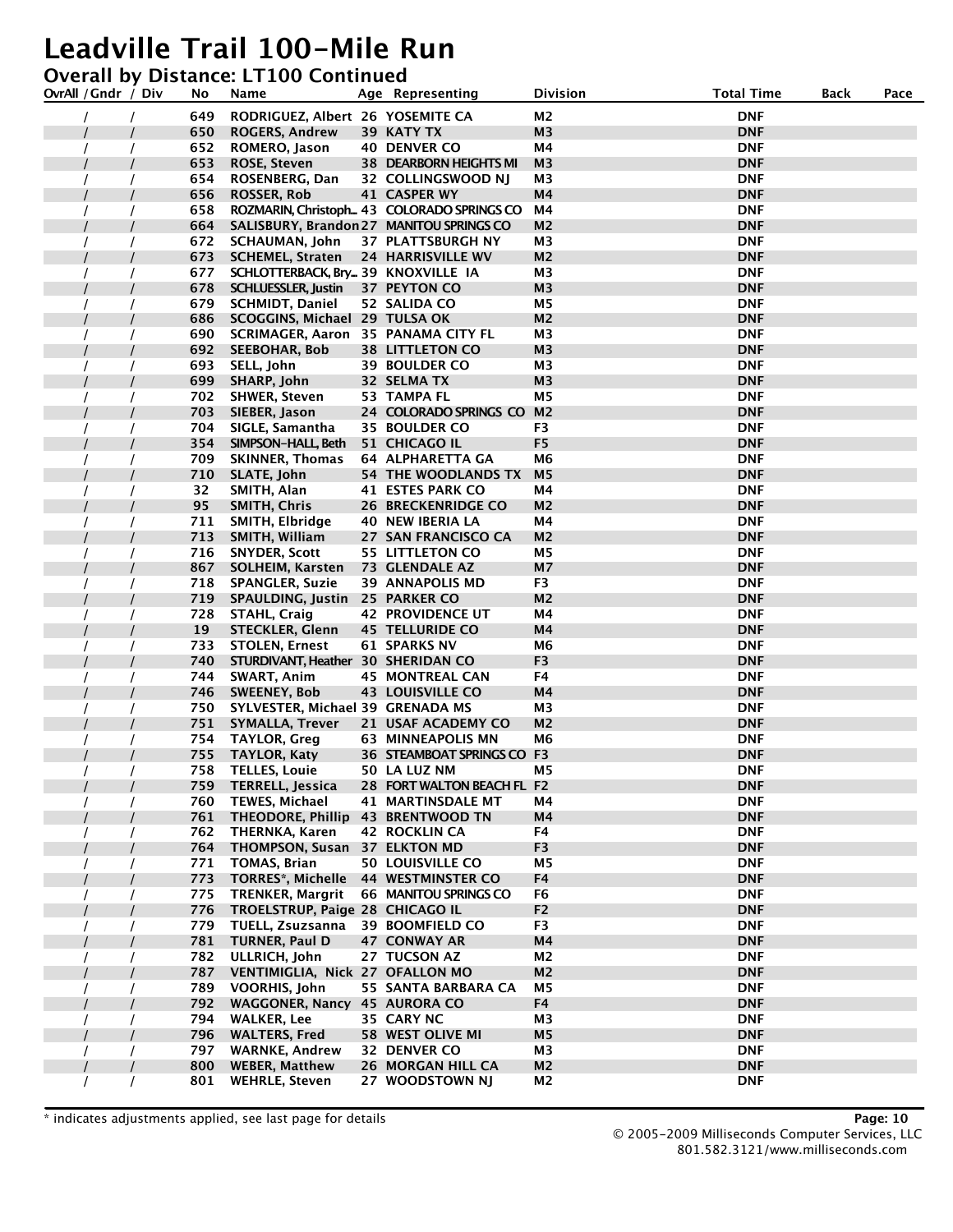### **Overall by Distance: LT100 Continued**

| OvrAll / Gndr / Div | No         | Name                                         | Age Representing                                 | Division             | <b>Total Time</b>        | Back | Pace |
|---------------------|------------|----------------------------------------------|--------------------------------------------------|----------------------|--------------------------|------|------|
|                     | 803        | WEINER, John                                 | 45 CASPER WY                                     | M4                   | <b>DNF</b>               |      |      |
|                     | 808        | <b>WESSELS, Richard</b>                      | <b>41 FLOWER MOUND TX</b>                        | M4                   | <b>DNF</b>               |      |      |
|                     | 809        | WHISLER, Wayland                             | <b>33 CENTENNIAL CO</b>                          | M3                   | <b>DNF</b>               |      |      |
|                     | 811        | <b>WHOOLEY, Jim</b>                          | <b>38 DECATUR GA</b>                             | M3                   | <b>DNF</b>               |      |      |
|                     | 812        | WHORTON, Randal 70 WESTMINSTER CO            |                                                  | М7                   | <b>DNF</b>               |      |      |
|                     | 818        | <b>WILSON, Dennis</b>                        | <b>52 LINCOLN NE</b>                             | M <sub>5</sub>       | <b>DNF</b>               |      |      |
|                     | 819        | WILSON, Thomas                               | 43 LOS ANGELES CA                                | M4                   | <b>DNF</b>               |      |      |
|                     | 820        | WINDEMULLER, Jon 40 LONGMONT CO              |                                                  | M4                   | <b>DNF</b>               |      |      |
|                     | 821        | WITNER, Lawrence J 36 LINCOLN RI             |                                                  | M3                   | <b>DNF</b>               |      |      |
|                     | 824        | WOOD, Elizabeth                              | 29 SHERIDAN WY                                   | M2                   | <b>DNF</b>               |      |      |
|                     | 830        | <b>WRIGHT, Elliott</b>                       | 28 PALO ALTO CA                                  | М2                   | <b>DNF</b>               |      |      |
|                     | 831        | <b>WRINKLE, Allen</b>                        | <b>45 THE WOODLANDS TX</b>                       | M4                   | <b>DNF</b>               |      |      |
|                     | 835        | YANACHECK, Timo 62 OREGON WI                 |                                                  | М6                   | <b>DNF</b>               |      |      |
|                     | 836        | YEE, James                                   | <b>60 FAIR OAKS CA</b>                           | M6                   | <b>DNF</b>               |      |      |
|                     | 837        | YONEJI, Jerald                               | 57 GREAT FALLS MT                                | M5                   | <b>DNF</b>               |      |      |
|                     | 838        | YOUNG, Olan                                  | <b>42 LAFAYETTE CO</b>                           | M4                   | <b>DNF</b>               |      |      |
|                     | 841        | ZARIF, Farhad                                | <b>40 OLATHE KS</b>                              | Μ4                   | <b>DNF</b>               |      |      |
|                     | 842        | <b>ZEA, Donn</b>                             | 52 GRASS VALLEY CA                               | M <sub>5</sub>       | <b>DNF</b>               |      |      |
|                     | 843        | <b>ZILLMER, Paulette</b>                     | 28 SCOTTSDALE AZ                                 | F2                   | <b>DNF</b>               |      |      |
|                     | 844        | ZON*, Ludwik                                 | <b>56 CHARLOTTE NC</b>                           | M <sub>5</sub>       | <b>DNF</b>               |      |      |
|                     | 162        | <b>BOYES, Brian</b>                          | 27 FORT COLLINS CO                               | M <sub>2</sub>       | <b>DNF</b>               |      |      |
|                     | 639        | <b>REIMER, Richard</b>                       | <b>61 DENVER CO</b>                              | M <sub>6</sub>       | <b>DNF</b>               |      |      |
|                     | 18         | TRUHE, Eric                                  | 35 DENVER CO                                     | ΜЗ                   | <b>DNF</b>               |      |      |
|                     | 847        | <b>WESTLAKE, David</b>                       | <b>63 SHERIDAN WY</b>                            | M <sub>6</sub>       | <b>DNF</b>               |      |      |
|                     | 105        | AGRESTA, Sam                                 | <b>37 BURLINGAME CA</b>                          | M3                   | <b>DNS</b>               |      |      |
|                     | 107        | AMAYA, Maria                                 | 36 TACOMA WA                                     | F <sub>3</sub>       | <b>DNS</b>               |      |      |
|                     | 110        | <b>ANGEL, Shelby</b>                         | 31 DALLAS TX                                     | F3                   | <b>DNS</b>               |      |      |
|                     | 116        | <b>BAIN, Janet</b>                           | 35 FLAGSTAFF AZ                                  | F <sub>3</sub>       | <b>DNS</b>               |      |      |
|                     | 121        | <b>BARLOW, George</b>                        | 46 JACKSON WY                                    | Μ4                   | <b>DNS</b>               |      |      |
|                     | 123<br>127 | <b>BARRETT, Andy</b>                         | 34 MEDFORD MA                                    | M <sub>3</sub><br>Μ5 | <b>DNS</b><br><b>DNS</b> |      |      |
|                     | 131        | <b>BARTZEN, Gene</b><br><b>BAUGH, Hollis</b> | <b>56 LEADVILLE CO</b><br><b>41 LITTLETON CO</b> | M4                   | <b>DNS</b>               |      |      |
|                     | 147        | <b>BIGART, Justin</b>                        | 31 BOZEMAN MT                                    | M <sub>3</sub>       | <b>DNS</b>               |      |      |
|                     | 155        | <b>BLUM, Adam</b>                            | <b>45 LOS GATOS CA</b>                           | M4                   | <b>DNS</b>               |      |      |
|                     | 157        | BOON, Jason                                  | 36 ST PAUL MN                                    | ΜЗ                   | <b>DNS</b>               |      |      |
|                     | 165        | <b>BRASS, Richard</b>                        | 57 SEATTLE WA                                    | M <sub>5</sub>       | <b>DNS</b>               |      |      |
|                     | 169        | <b>BRONDY, Heather</b>                       | 32 AUSTIN TX                                     | F3                   | <b>DNS</b>               |      |      |
|                     | 170        | <b>BROWN, David</b>                          | 31 BOERNE TX                                     | M3                   | <b>DNS</b>               |      |      |
|                     | 175        | <b>BULWITH, Lori</b>                         | <b>47 LITTLETON CO</b>                           | F4                   | <b>DNS</b>               |      |      |
|                     | 178        | <b>BURTON, Lee</b>                           | <b>49 DIVIDE CO</b>                              | M4                   | <b>DNS</b>               |      |      |
|                     | 179        | <b>BUTERA, James</b>                         | 62 GOLDEN CO                                     | М6                   | <b>DNS</b>               |      |      |
|                     | 182        | <b>CAIRNS, Duncan</b>                        | <b>41 CALGARY CAN</b>                            | M4                   | <b>DNS</b>               |      |      |
|                     | 184        | <b>CANTRILL, David</b>                       | <b>36 SPRING PARK MN</b>                         | ΜЗ                   | <b>DNS</b>               |      |      |
|                     | 188        | CASE, Jill                                   | 51 COLORADO SPRINGS CO F5                        |                      | <b>DNS</b>               |      |      |
|                     | 192        | <b>CHANDOS, Misty</b>                        | <b>36 CEDAR LAKE IN</b>                          | F3                   | <b>DNS</b>               |      |      |
|                     | 198        | <b>CLAMMER, Chelsey 27 EVANSTON IL</b>       |                                                  | F <sub>2</sub>       | <b>DNS</b>               |      |      |
|                     | 201        | CLEVELAND, Jamie                             | <b>38 SUNSET VALLEY TX</b>                       | M3                   | <b>DNS</b>               |      |      |
|                     | 54         | <b>COFER, Chuck</b>                          | <b>59 LEADVILLE CO</b>                           | M5                   | <b>DNS</b>               |      |      |
|                     | 214        | COULTER, Jean                                | 38 ASPEN CO                                      | F <sub>3</sub>       | <b>DNS</b>               |      |      |
|                     | 218        | <b>CREEL, Norm</b>                           | <b>61 RAPID CITY SD</b>                          | M6                   | <b>DNS</b>               |      |      |
|                     | 228        | <b>CUYLER, Collins</b>                       | 25 FORT WALTON BEACH FL M2                       |                      | <b>DNS</b>               |      |      |
|                     | 236        | DE FREITAS, Michael J., 52 SAO PAULO BRA     |                                                  | М5                   | <b>DNS</b>               |      |      |
|                     | 237        | <b>DEBOARD, Farris</b>                       | <b>30 MEMPHIS TN</b>                             | M3                   | <b>DNS</b>               |      |      |
|                     | 243        | <b>DELCAMBRE, Brad</b>                       | 32 NEW IBERIA LA                                 | M <sub>3</sub>       | <b>DNS</b>               |      |      |
|                     | 250        | DEWITT, Judy                                 | <b>46 PALMER LAKE CO</b>                         | F4                   | <b>DNS</b>               |      |      |
|                     | 21         | DONALDSON, Jamie 35 LITTLETON CO             |                                                  | F <sub>3</sub>       | <b>DNS</b>               |      |      |
|                     | 258        | DORADO, Rene                                 | 27 THOUSAND OAKS CA                              | M <sub>2</sub>       | <b>DNS</b>               |      |      |
|                     | 263        | DOYLE, Paul                                  | 40 COLORADO SPRINGS CO                           | M4                   | <b>DNS</b>               |      |      |
|                     | 264        | DREY, Dennis                                 | <b>58 ALBUQUERQUE NM</b>                         | М5                   | <b>DNS</b>               |      |      |
|                     | 267        | DUDA, John                                   | 37 BOULDER CO                                    | M3                   | <b>DNS</b>               |      |      |
|                     | 272        | <b>DUNN, Aaron</b>                           | 26 DENVER CO                                     | M2                   | <b>DNS</b>               |      |      |
|                     | 273        | <b>DUNN, Dave</b>                            | <b>38 DALLAS TX</b>                              | M3                   | <b>DNS</b>               |      |      |
|                     | 281        | <b>EDWARDS, Jeffrey</b>                      | <b>40 QUEENSBURY NY</b>                          | M4                   | <b>DNS</b>               |      |      |

\* indicates adjustments applied, see last page for details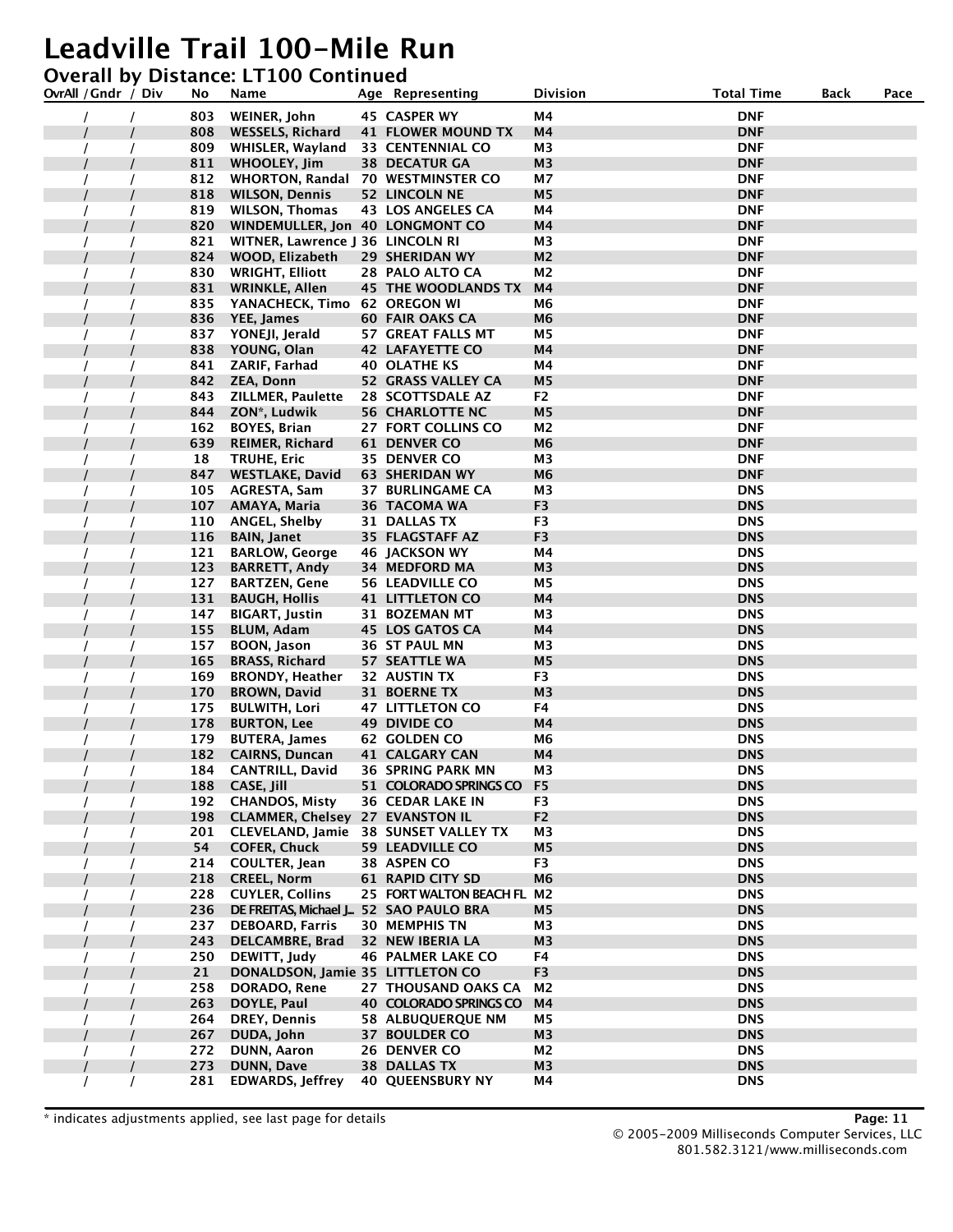#### **Overall by Distance: LT100 Continued**

| OvrAll / Gndr / Div | No  | Name                                      | Age Representing               | Division       | <b>Total Time</b> | Back | Pace |
|---------------------|-----|-------------------------------------------|--------------------------------|----------------|-------------------|------|------|
|                     | 282 | EISINGER, John                            | 33 DENVER CO                   | M <sub>3</sub> | <b>DNS</b>        |      |      |
|                     | 82  | <b>ERBELE, Matt</b>                       | <b>37 LEADVILLE CO</b>         | M3             | <b>DNS</b>        |      |      |
|                     | 287 | <b>FARRETT, William</b>                   | <b>40 PARKER CO</b>            | M4             | <b>DNS</b>        |      |      |
|                     | 289 | <b>FAULKNER, Nathaniel</b>                | <b>31 BRACEBRIDGE CAN</b>      | M <sub>3</sub> | <b>DNS</b>        |      |      |
|                     | 294 | FINK, Tracy                               | <b>39 AUSTIN TX</b>            | M3             | <b>DNS</b>        |      |      |
|                     | 300 | FISHER, Jim                               | <b>59 LONGMONT CO</b>          | M <sub>5</sub> | <b>DNS</b>        |      |      |
|                     | 303 | FOSTER, Jen                               | <b>38 NORTH LITTLE ROCK AR</b> | F3             | <b>DNS</b>        |      |      |
|                     | 310 | FROMM, Anita                              | 39 COLORADO SPRINGS CO         | F <sub>3</sub> | <b>DNS</b>        |      |      |
|                     | 317 | <b>GALLICCHIO, Luigi</b>                  | 29 AUSTIN TX                   | M <sub>2</sub> | <b>DNS</b>        |      |      |
|                     | 322 | <b>GARDNER, Oakley</b>                    | <b>40 BOULDER CO</b>           | F4             | <b>DNS</b>        |      |      |
|                     | 323 | <b>GARDNER, Susan</b>                     | <b>46 ALBUQUERQUE NM</b>       | F4             | <b>DNS</b>        |      |      |
|                     | 324 | <b>GASTON, Rick</b>                       | <b>38 SAN FRANCISCO CA</b>     | M <sub>3</sub> | <b>DNS</b>        |      |      |
|                     | 325 | <b>GATES, Rick</b>                        | 53 SALT LAKE CITY UT           | М5             | <b>DNS</b>        |      |      |
|                     | 326 | <b>GERALDI, Alan</b>                      | <b>46 DALY CITY CA</b>         | M4             | <b>DNS</b>        |      |      |
|                     | 332 | GILL III, J Russell                       | <b>46 CHARLOTTESVILLE VA</b>   | M4             | <b>DNS</b>        |      |      |
|                     | 337 | <b>GOLUBSKI, Dorothy 44 PLEASANTON CA</b> |                                | F4             | <b>DNS</b>        |      |      |
|                     | 338 | <b>GOMEZ, Pedro</b>                       | 28 MADRID ESP                  | M2             | <b>DNS</b>        |      |      |
|                     | 346 | <b>GUINTA, Dominic</b>                    | <b>40 LAKE ZURICH IL</b>       | M4             | <b>DNS</b>        |      |      |
|                     | 352 | <b>HALE, Douglas</b>                      | <b>61 FRANKLIN TN</b>          | M6             | <b>DNS</b>        |      |      |
|                     | 356 | <b>HALL, Michael</b>                      | <b>35 BURLINGTON VT</b>        | M3             | <b>DNS</b>        |      |      |
|                     | 360 | <b>HANSON, Robert</b>                     | 32 FLORISSANT CO               | M <sub>3</sub> | <b>DNS</b>        |      |      |
|                     | 364 | HARRINGTON, John 48 ROCIADA NM            |                                | M4             | <b>DNS</b>        |      |      |
|                     | 368 | <b>HARVESTER, Eric</b>                    | <b>30 ENGLEWOOD CO</b>         | M3             | <b>DNS</b>        |      |      |
|                     | 370 | <b>HAUTH, Chris</b>                       | <b>40 MILL VALLEY CA</b>       | M4             | <b>DNS</b>        |      |      |
|                     | 372 | <b>HEALY, Chris</b>                       | 24 ENGLEWOOD CO                | M2             | <b>DNS</b>        |      |      |
|                     | 374 | HELFRICK, Ruthann 43 ELYSBURG PA          |                                | F4             | <b>DNS</b>        |      |      |
|                     | 379 | <b>HERMAN, Jake</b>                       | 33 DENVER CO                   | M <sub>3</sub> | <b>DNS</b>        |      |      |
|                     | 382 | <b>HIBLER, William</b>                    | 35 NEW YORK NY                 | M <sub>3</sub> | <b>DNS</b>        |      |      |
|                     | 385 | <b>HILLE, Marcus</b>                      | <b>37 BOULDER CO</b>           | M3             | <b>DNS</b>        |      |      |
|                     | 405 | HURT, Jud                                 | <b>26 CINCINNATI OH</b>        | M <sub>2</sub> | <b>DNS</b>        |      |      |
|                     | 410 | JENSEN, Clark                             | 52 SALT LAKE CITY UT           | M <sub>5</sub> | <b>DNS</b>        |      |      |
|                     | 412 | JOHNSON, Frank                            | <b>47 SCHERERVILLE IN</b>      | M4             | <b>DNS</b>        |      |      |
|                     | 414 | JONES, Caitlin                            | 27 FRANKTOWN CO                | F <sub>2</sub> | <b>DNS</b>        |      |      |
|                     | 9   | JONES-WILKINS, Andy 42 KETCHUM ID         |                                | M4             | <b>DNS</b>        |      |      |
|                     | 420 | KAKUTA, Takahiro 38 FOSTER CITY CA        |                                | M3             | <b>DNS</b>        |      |      |
|                     | 426 | <b>KENNEDY, Josh</b>                      | <b>38 BIG COVE AL</b>          | M <sub>3</sub> | <b>DNS</b>        |      |      |
|                     | 431 | <b>KETCHELL, Robby</b>                    | 27 FORT COLLINS CO             | M2             | <b>DNS</b>        |      |      |
|                     | 437 | KOCH, Kevin                               | 35 GRAND JUNCTION CO           | M <sub>3</sub> | <b>DNS</b>        |      |      |
|                     | 441 | <b>KOSKI, Kraig</b>                       | <b>44 LONGMONT CO</b>          | M4             | <b>DNS</b>        |      |      |
|                     | 453 | <b>LANDRY, Marc</b>                       | 55 PHILADELPHIA PA             | M <sub>5</sub> | <b>DNS</b>        |      |      |
|                     | 454 | LANG, Nick                                | <b>28 LAWRENCE KS</b>          | M2             | <b>DNS</b>        |      |      |
|                     | 457 | <b>LEBLANC, Ross</b>                      | 26 SALEM NH                    | M <sub>2</sub> | <b>DNS</b>        |      |      |
|                     | 464 | LEWIS, Bobby                              | <b>40 GREELEY CO</b>           | M4             | <b>DNS</b>        |      |      |
|                     | 857 | <b>LEWIS, Reuben</b>                      | 29 BUENA VISTA CO              | M <sub>2</sub> | <b>DNS</b>        |      |      |
|                     | 474 | LONGWITH, John                            | 34 TULSA OK                    | M3             | <b>DNS</b>        |      |      |
|                     | 478 | LUNDY, Diana                              | 56 COOL CA                     | F <sub>5</sub> | <b>DNS</b>        |      |      |
|                     | 484 | MACHYCEK, Richard 43 LITTLE ROCK AR       |                                | Μ4             | <b>DNS</b>        |      |      |
|                     | 495 | MARCINKO, Cherri 40 ROUND ROCK TX         |                                | F4             | <b>DNS</b>        |      |      |
|                     | 498 | <b>MARTIN, Ryan</b>                       | <b>40 CENTENNIAL CO</b>        | M4             | <b>DNS</b>        |      |      |
|                     | 499 | <b>MARTIN, Theo</b>                       | 36 PAGE AZ                     | M3             | <b>DNS</b>        |      |      |
|                     | 501 | <b>MARTINEZ, Julian</b>                   | <b>48 OAKLAND CA</b>           | M4             | <b>DNS</b>        |      |      |
|                     | 505 | <b>MAUGER, David</b>                      | <b>56 LANSING IL</b>           | M <sub>5</sub> | <b>DNS</b>        |      |      |
|                     | 512 | MCCANN, John                              | <b>37 MEMPHIS TN</b>           | М3             | <b>DNS</b>        |      |      |
|                     | 515 | <b>MCCURDY, James</b>                     | <b>42 COLORADO SPRINGS CO</b>  | M <sub>4</sub> | <b>DNS</b>        |      |      |
|                     | 516 | <b>MCCURNIN, Fred</b>                     | <b>66 MASON CITY IA</b>        | M <sub>6</sub> | <b>DNS</b>        |      |      |
|                     | 519 | <b>MCGONAGLE, Tom</b>                     | 50 ENGLEWOOD CO                | М5             | <b>DNS</b>        |      |      |
|                     | 520 | <b>MCGOWAN, Joe</b>                       | <b>41 BOULDER CO</b>           | M4             | <b>DNS</b>        |      |      |
|                     | 522 | <b>MCINTURFF, Doug</b>                    | 50 CATALDO ID                  | M <sub>5</sub> | <b>DNS</b>        |      |      |
|                     | 524 | <b>MCMILLAN, Daniel</b>                   | <b>35 BOULDER CO</b>           | М3             | <b>DNS</b>        |      |      |
|                     | 525 | <b>MCMILLAN, Paul</b>                     | <b>52 PRAIRIE VILLAGE KS</b>   | M <sub>5</sub> | <b>DNS</b>        |      |      |
|                     | 533 | <b>MICHAUD, Brian</b>                     | 33 MEADVILLE PA                | М3             | <b>DNS</b>        |      |      |
|                     | 537 | MILLER, Billy                             | <b>35 DAPHNE AL</b>            | M3             | <b>DNS</b>        |      |      |
|                     | 538 | <b>MILLER, Greg</b>                       | <b>47 TOWER LAKES IL</b>       | M4             | <b>DNS</b>        |      |      |

\* indicates adjustments applied, see last page for details **Page: 12**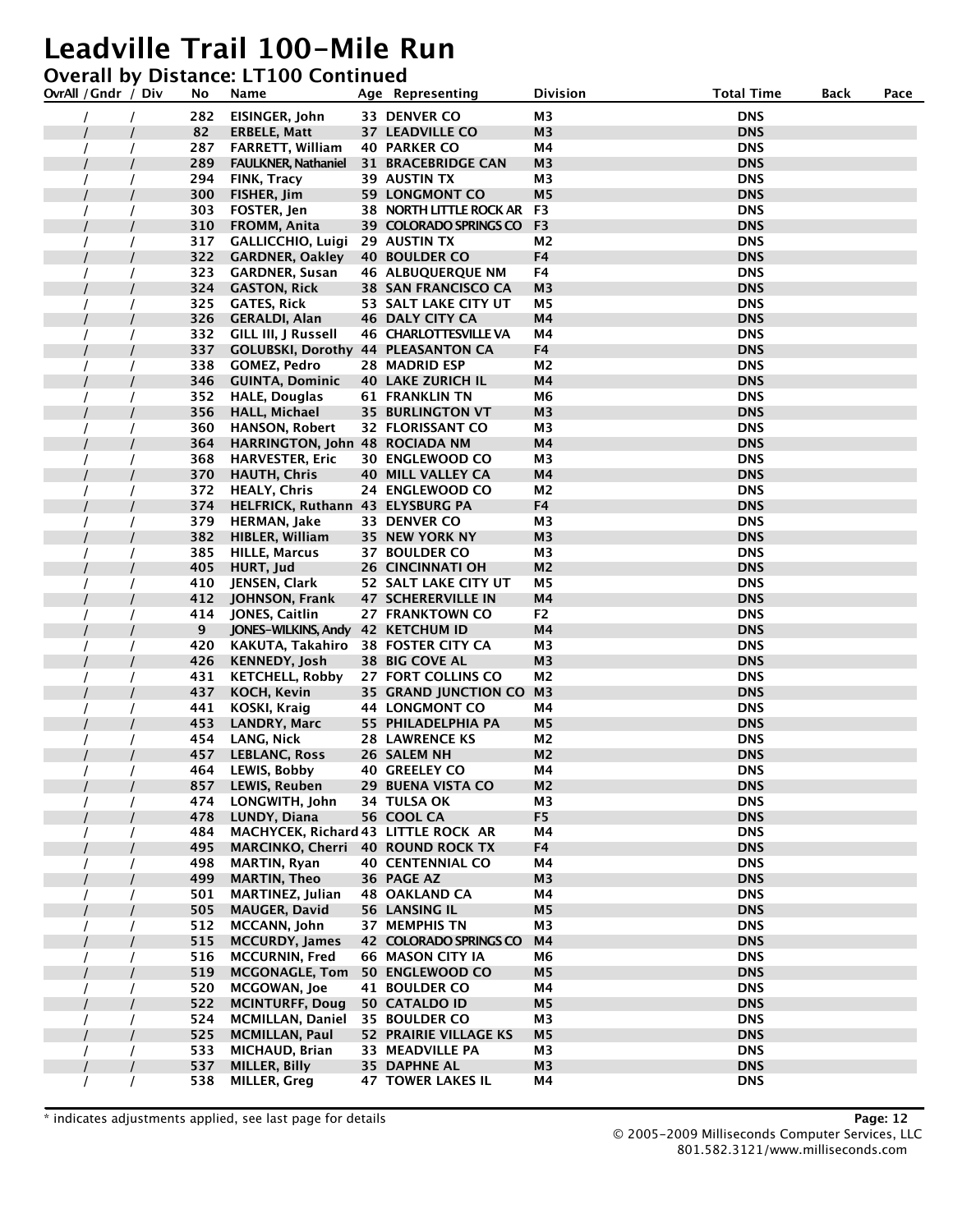|  | <b>Overall by Distance: LT100 Continued</b> |  |
|--|---------------------------------------------|--|
|--|---------------------------------------------|--|

| OvrAll / Gndr / Div | No  | Name                                 | Age Representing                         | Division       | <b>Total Time</b> | <b>Back</b> | Pace |
|---------------------|-----|--------------------------------------|------------------------------------------|----------------|-------------------|-------------|------|
|                     | 544 | MONTGOMERY, Allen 71 COLUMBIA SC     |                                          | M7             | <b>DNS</b>        |             |      |
|                     | 548 | <b>MOORE, Joseph</b>                 | 32 AUSTIN TX                             | M <sub>3</sub> | <b>DNS</b>        |             |      |
|                     | 561 | NEAL, Taylor                         | 24 BOISE ID                              | М2             | <b>DNS</b>        |             |      |
|                     | 576 | <b>NUNN, Chris</b>                   | <b>41 SEATTLE WA</b>                     | M4             | <b>DNS</b>        |             |      |
|                     | 578 | OBOZ, Pawel                          | 29 GRAND JUNCTION CO                     | M <sub>2</sub> | <b>DNS</b>        |             |      |
|                     | 581 | <b>OGRADY, Tim</b>                   | <b>52 LITTLETON CO</b>                   | M5             | <b>DNS</b>        |             |      |
|                     | 582 | OLIVER, Pam                          | 51 DENVER CO                             | F <sub>5</sub> | <b>DNS</b>        |             |      |
|                     | 586 | <b>ORLET, James</b>                  | <b>36 BUENA VISTA CO</b>                 | M <sub>3</sub> | <b>DNS</b>        |             |      |
|                     | 605 | <b>PENNEY, Mike</b>                  | <b>51 TROPHY CLUB TX</b>                 | M <sub>5</sub> | <b>DNS</b>        |             |      |
|                     | 617 | PLYLER, Jonathan                     | 25 USAFA CO                              | M2             | <b>DNS</b>        |             |      |
|                     | 619 | POND, Stephen                        | 40 TULSA OK                              | M4             | <b>DNS</b>        |             |      |
|                     | 621 | <b>PORTER, Chris</b>                 | <b>30 ROCHESTER MN</b>                   | M <sub>3</sub> | <b>DNS</b>        |             |      |
|                     | 625 | <b>PRESTON, Peter</b>                | <b>58 GREENWICH CT</b>                   | М5             | <b>DNS</b>        |             |      |
|                     | 643 | <b>REYNOLDS, David</b>               | <b>26 BOULDER CO</b>                     | M <sub>2</sub> | <b>DNS</b>        |             |      |
|                     | 646 | <b>ROBERTS, Stephen</b>              | 43 RICO CO                               | M4             | <b>DNS</b>        |             |      |
|                     | 651 | <b>ROGET, Vance</b>                  | 56 MODESTO CA                            | M <sub>5</sub> | <b>DNS</b>        |             |      |
|                     | 655 | <b>ROSKOP, Pete</b>                  | <b>34 FAIRFIELD IA</b>                   | M3             | <b>DNS</b>        |             |      |
|                     | 657 | ROWE, John                           | <b>47 PORTLAND OR</b>                    | M4             | <b>DNS</b>        |             |      |
|                     | 659 | <b>RUFAT-LATRE, Jorge</b>            | <b>48 BOULDER CO</b>                     | M4             | <b>DNS</b>        |             |      |
|                     | 661 | <b>SALCIDO, Manuel</b>               | <b>39 FORT COLLINS CO</b>                | M3             | <b>DNS</b>        |             |      |
|                     | 668 | SANDLIN, Michael                     | 55 BRYAN TX                              | M5             | <b>DNS</b>        |             |      |
|                     | 670 | <b>SCANLAN, Frank</b>                | 37 LYONS CO                              | M3             | <b>DNS</b>        |             |      |
|                     | 680 | <b>SCHNEIDER, Richard 54 ERIE CO</b> |                                          | М5             | <b>DNS</b>        |             |      |
|                     | 683 | SCHOFIELD, Gabriel 34 OAKLAND CA     |                                          | M <sub>3</sub> | <b>DNS</b>        |             |      |
|                     | 691 | <b>SEAGER, Dianne</b>                | 53 LITTLE ROCK AR                        | F5             | <b>DNS</b>        |             |      |
|                     | 695 | SENGELMAN, Johnath 27 GREELEY CO     |                                          | M <sub>2</sub> | <b>DNS</b>        |             |      |
|                     | 712 | SMITH, Justin                        | <b>36 MADISON WI</b>                     | M <sub>3</sub> | <b>DNS</b>        |             |      |
|                     | 721 | <b>SPENCER, Patty</b>                | <b>51 FORT COLLINS CO</b>                | F <sub>5</sub> | <b>DNS</b>        |             |      |
|                     | 723 | SPIVEY*, David                       | <b>42 GREENWOOD IN</b>                   | M4             | <b>DNS</b>        |             |      |
|                     | 735 | <b>STOUTE, Luis</b>                  | 50 PANAMA PAN                            | M <sub>5</sub> | <b>DNS</b>        |             |      |
|                     | 753 | <b>TAYLOR, Chris</b>                 | 38 DOLLARD-DES-ORMEA                     | M3             | <b>DNS</b>        |             |      |
|                     | 756 | <b>TAYLOR, Ret</b>                   | <b>31 NEW YORK NY</b>                    | M <sub>3</sub> | <b>DNS</b>        |             |      |
|                     | 765 | THOMPSON, David                      | <b>33 CASTLE ROCK CO</b>                 | M3             | <b>DNS</b>        |             |      |
|                     | 766 | THOMPSON, Jonathan 27 LA JOLLA CA    |                                          | M2             | <b>DNS</b>        |             |      |
|                     | 769 | TITUS, Brett                         | <b>40 PARKER CO</b>                      | M4             | <b>DNS</b>        |             |      |
|                     | 770 | <b>TOMADA, Pat</b>                   | 57 DENVER CO                             | M <sub>5</sub> | <b>DNS</b>        |             |      |
|                     | 866 | TRUNK, Lily                          | <b>28 DENVER CO</b>                      | F <sub>2</sub> | <b>DNS</b>        |             |      |
|                     | 785 | <b>VELAZCO, Andy</b>                 | <b>62 LAKE SPIVEY GA</b>                 | M <sub>6</sub> | <b>DNS</b>        |             |      |
|                     | 791 | WAGGONER, Clyde                      | 54 AURORA CO                             | Μ5             | <b>DNS</b>        |             |      |
|                     | 76  |                                      | WEISSHAAR, Hans-die 70 LANDWEHRHAGEN DEU | M <sub>7</sub> | <b>DNS</b>        |             |      |
|                     | 806 | <b>WENDELKEN, Michael</b>            | <b>29 APO</b>                            | М2             | <b>DNS</b>        |             |      |
|                     | 807 | <b>WERNIG, Charles</b>               | <b>35 MORRISON CO</b>                    | M3             | <b>DNS</b>        |             |      |
|                     | 816 | <b>WILLIS, Tom</b>                   | 37 AUSTIN TX                             | M3             | <b>DNS</b>        |             |      |
|                     | 826 | <b>WORMELL, Troy</b>                 | <b>48 TULSA OK</b>                       | M4             | <b>DNS</b>        |             |      |
|                     | 63  | <b>WRIGHT, Chris</b>                 | 38 GRAND JUNCTION CO M3                  |                | <b>DNS</b>        |             |      |
|                     | 834 | YAFFE, Paris                         | 21 BOULDER CO                            | M2             | <b>DNS</b>        |             |      |
|                     | 840 | ZADROGA, Ron                         | <b>70 BLUE RIDGE GA</b>                  | М7             | <b>DNS</b>        |             |      |
|                     | 845 | ZUCKER, Zeke                         | <b>66 JEFFERSONVILLE VT</b>              | M6             | <b>DNS</b>        |             |      |
|                     |     |                                      |                                          |                |                   |             |      |